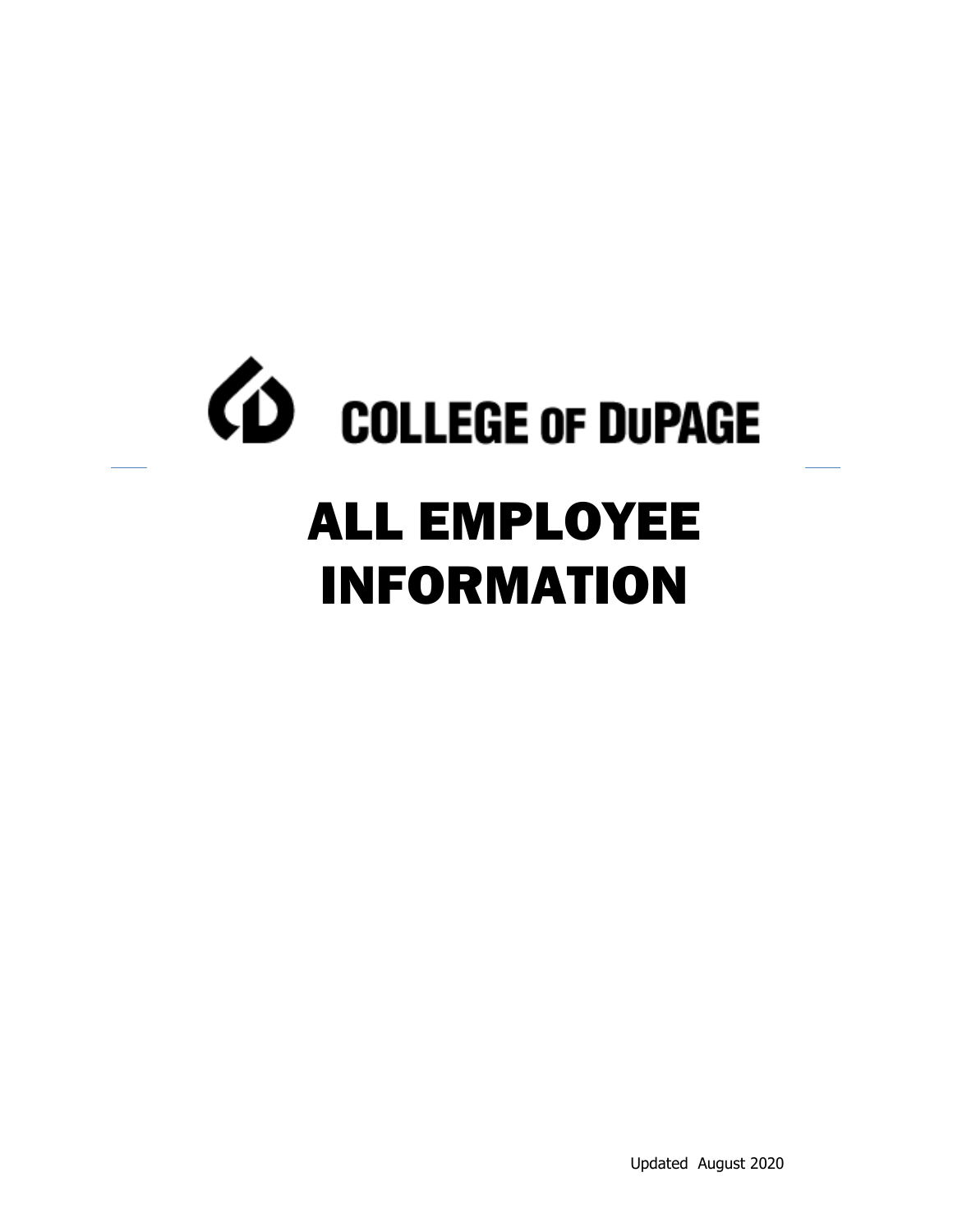| П                                                              |
|----------------------------------------------------------------|
| П                                                              |
| ΓI                                                             |
| П                                                              |
|                                                                |
|                                                                |
|                                                                |
|                                                                |
|                                                                |
|                                                                |
|                                                                |
|                                                                |
|                                                                |
|                                                                |
|                                                                |
|                                                                |
|                                                                |
| Equal Employment Opportunity- Americans with Disabilities<br>6 |
|                                                                |
|                                                                |
|                                                                |
|                                                                |
|                                                                |
|                                                                |
|                                                                |
|                                                                |
|                                                                |
|                                                                |

#### **CONTENTS**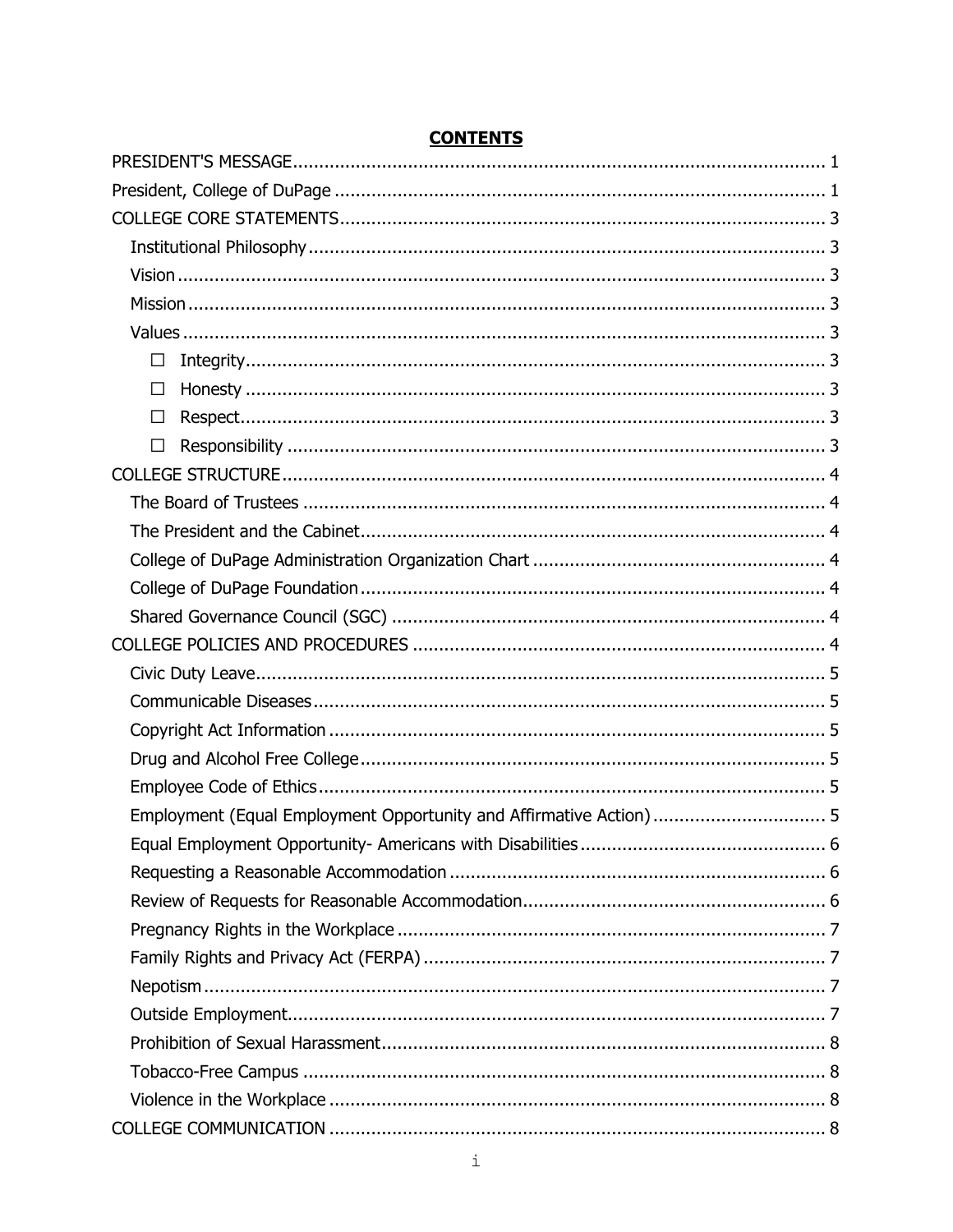| . 13                                                               |
|--------------------------------------------------------------------|
|                                                                    |
|                                                                    |
| FMLA Guidelines for Maternity, Paternity, Adoption and Placement14 |
|                                                                    |
|                                                                    |
|                                                                    |
|                                                                    |
|                                                                    |
|                                                                    |
|                                                                    |
|                                                                    |
|                                                                    |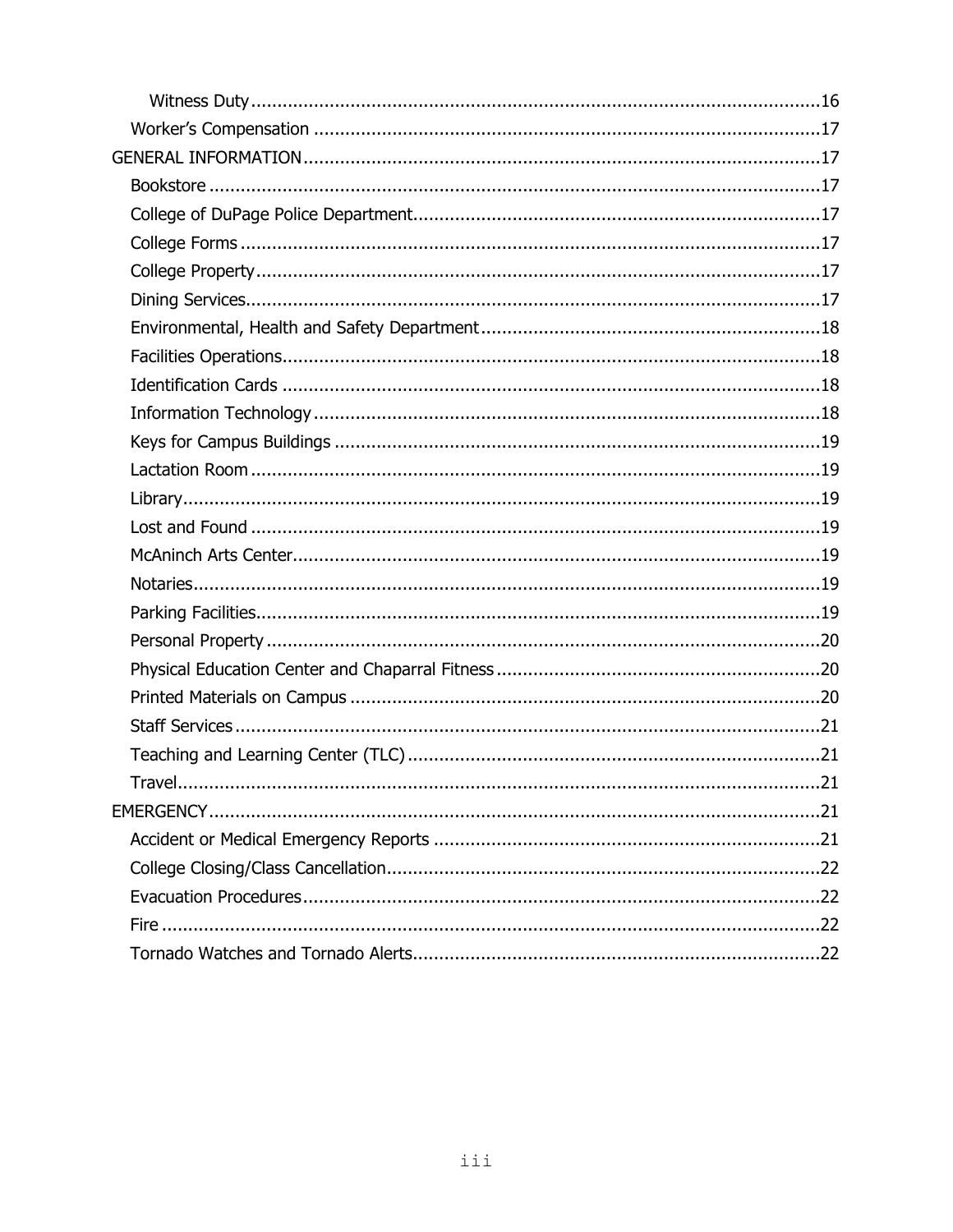### <span id="page-4-0"></span>**PRESIDENT'S MESSAGE Dr. Brian W. Caputo**

President



Our policy at College of DuPage is to provide equal employment opportunities to all persons regardless of race, color, religion, creed, national origin, sex, age, ancestry, marital status, sexual orientation, arrest record, military status or unfavorable military discharge,

citizenship status, use of lawful products while not at work, or physical or mental handicap or disability (if otherwise able to perform the essential functions of the job with reasonable accommodations), or other factors which cannot lawfully be the basis for an employment decision.

The policy includes equal opportunity in employment promotion, wages, benefits, and all other privileges, terms, and conditions of employment.

The Vice President of Human Resources is designated as the Affirmative Action and Americans with Disabilities Employment Officer and is responsible for assuring College of DuPage compliance with our Equal Opportunity Policy and the Americans with Disabilities Act. All employees are responsible for the continuing success of our Equal Opportunity Policy.

Sincerely,

Brian W. Capula

<span id="page-4-1"></span>Dr. Brian W. Caputo, Ph.D., C.P.A. President, College of DuPage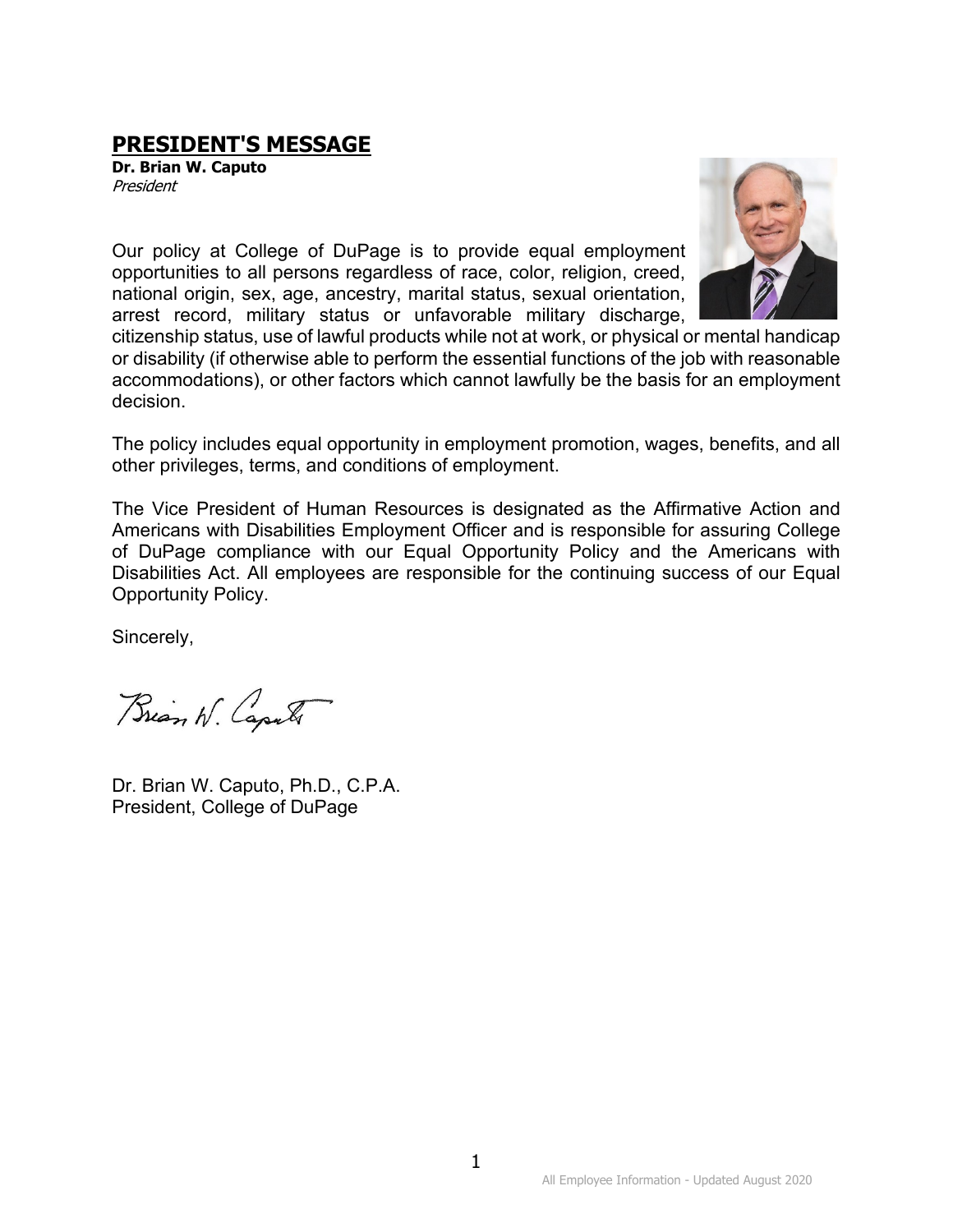This Guidebook is an advisory reference source for all employees and is used also for administration of policies and procedures applicable to employees who are members of collective bargaining units where there is no conflict with that unit's labor agreement. **It is not intended to, nor does it create, enforceable contractual rights for College of DuPage employees, nor does it guarantee employment for any specific term.** The College reserves the right to alter the Guidebook at any time without prior notice and to take all actions necessary to carry out the mission of College of DuPage, even though such actions may be inconsistent with the specific terms of the guidelines. In all cases where the guidelines conflict with existing laws of the United States or the State of Illinois or policies and contracts, said laws, policies and contracts shall control. Any oral or written statements made by supervisors not consistent with COD policies and procedures are not binding upon the College unless they have been approved in writing by the Vice President of Human Resources. Periodic revisions and updates will be issued as needed.

#### **For specific information regarding your Employee Group, please refer to your individual Group Guidebook or Collective Bargaining Agreement.**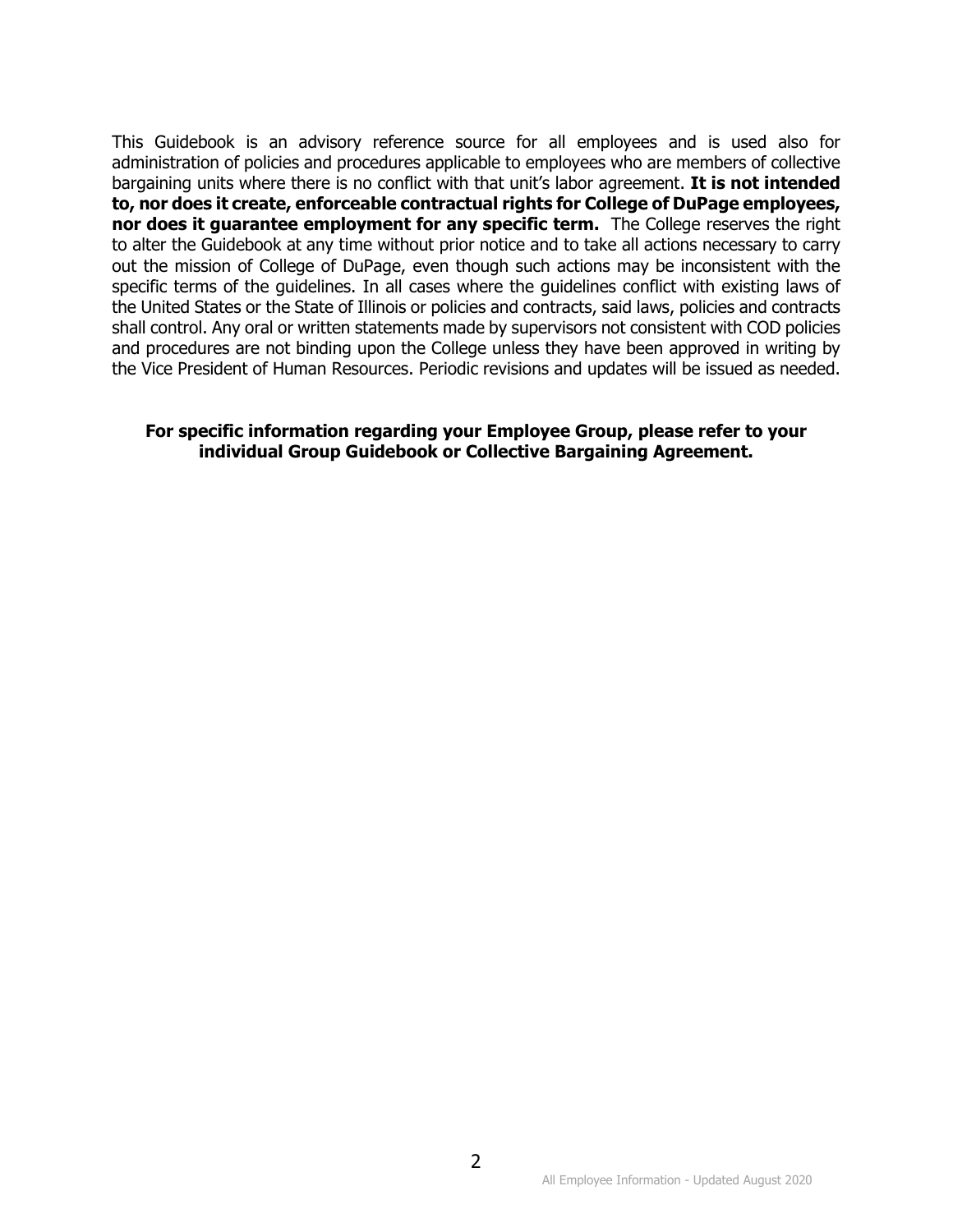#### **COLLEGE CORE STATEMENTS**

#### <span id="page-6-1"></span><span id="page-6-0"></span>**Institutional Philosophy**

College of DuPage believes in the power of teaching and learning. We endorse the right of each person to accessible and affordable opportunities to learn and affirm the innate value of the pursuit of knowledge and its application to life. Our primary commitment is to facilitate and support student success in learning.

College of DuPage is committed to excellence. We seek quality in all that we do. To ensure quality, we are committed to continual assessment and self-evaluation.

College of DuPage values diversity. We seek to reflect and meet the educational needs of the residents of our large, multicultural district. We recognize the importance of embracing individual differences and cultures and value the contributions made to the College by people of all ethnic and cultural backgrounds. We affirm our role as a catalyst for promoting dialogue and tolerance on issues supporting the common good.

College of DuPage promotes participation in planning and decision making. We support participatory governance and the involvement of the College community in the development of a shared vision. We believe that all students, staff, and residents can make meaningful contributions within a respectful environment that encourages meaningful discourse. We strive to build an organizational climate in which freedom of expression is defended and civility is affirmed.

College of DuPage will be a benefit to students and community. The needs of our students and community are central to all we do.

#### <span id="page-6-2"></span>**Vision**

College of DuPage will be the primary college district residents choose for high quality education.

#### <span id="page-6-3"></span>**Mission**

The mission of College of DuPage is to be a center for excellence in teaching, learning, and cultural experiences by providing accessible, affordable, and comprehensive education.

#### <span id="page-6-4"></span>**Values**

<span id="page-6-5"></span>• **Integrity**

We expect the highest standard of moral character and ethical behavior.

<span id="page-6-6"></span>• **Honesty**

We expect truthfulness and trustworthiness.

#### <span id="page-6-7"></span>• **Respect**

We expect courtesy and dignity in all interpersonal interactions.

#### <span id="page-6-8"></span>• **Responsibility**

We expect fulfillment of obligations and accountability.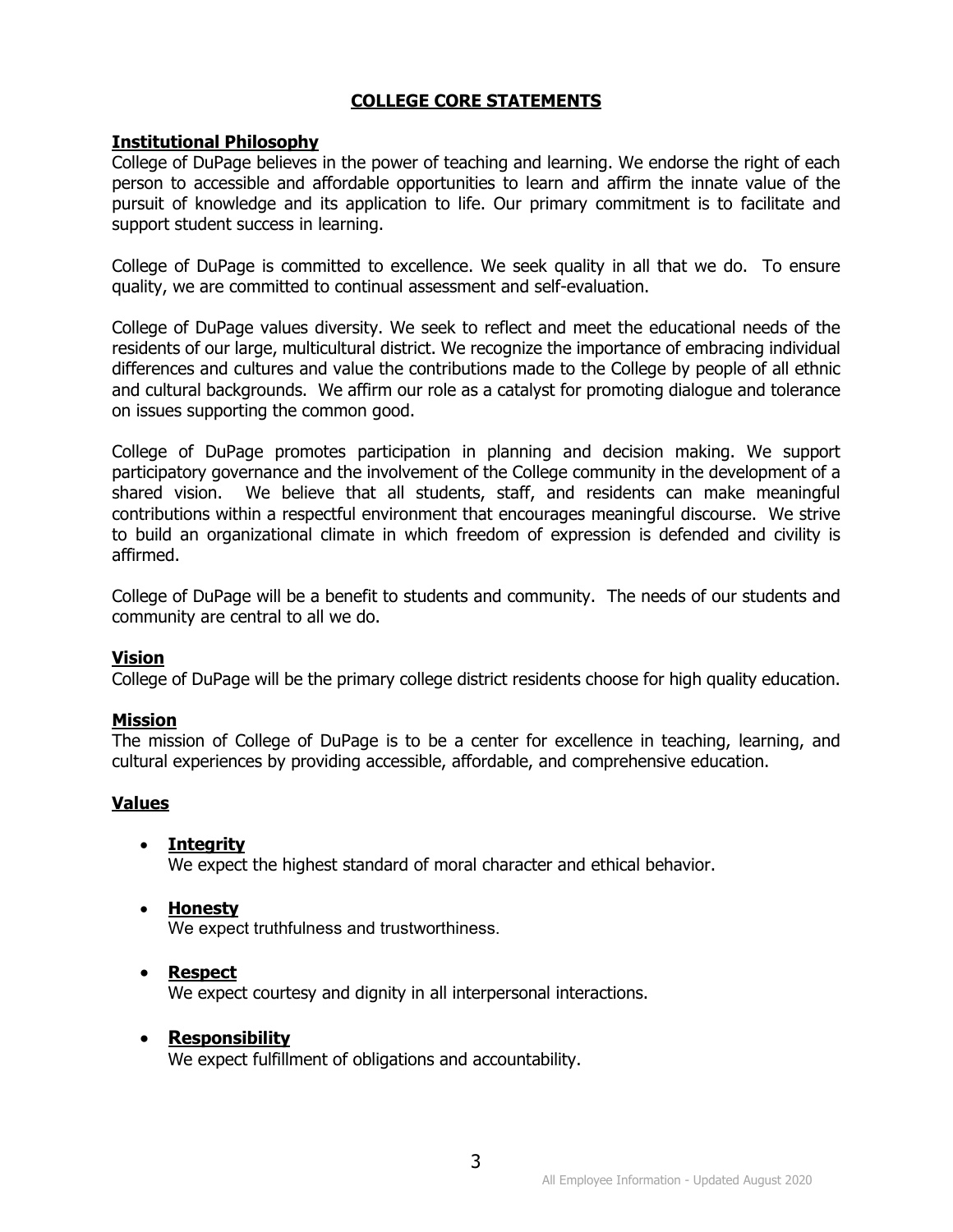#### **COLLEGE STRUCTURE**

#### <span id="page-7-1"></span><span id="page-7-0"></span>**The Board of Trustees**

The Board of Trustees is charged with establishing policy for the financing, governance, operation, and administration of College of DuPage. Seven voting members are elected from the district at large and a non-voting student trustee is elected from the student body. Regular business meetings are held on campus in Glen Ellyn once per month. The public is invited to attend these meetings. For additional information, visit the **Board of Trustees** website.

#### <span id="page-7-2"></span>**The President and the Cabinet**

The President and the Cabinet are charged with developing, maintaining and achieving this institution's goals in accordance with the Mission Statement and Long Range Plan as approved by the Board of Trustees and in accordance with the Illinois Community College Act.

#### <span id="page-7-3"></span>**College of DuPage Administration Organization Chart** can be found on the [HR](http://cod.edu/about/humanresources/index.aspx)  **[Homepage](http://cod.edu/about/humanresources/index.aspx)**

#### <span id="page-7-4"></span>**College of DuPage Foundation**

Established in 1967, the College of DuPage Foundation is an autonomous not-for-profit 501(c)(3) corporation. Its mission is to "obtain and steward contributions to expand educational and cultural opportunities for the College of DuPage community."

The Foundation is governed by a Board of Trustees comprised of community leaders who live or work in College of DuPage District 502 and come from a range of professional, cultural, nonprofit, and philanthropic interests. The Foundation Trustees volunteer their time without compensation and are selected by fellow members of the Board.

The Foundation's fundraising efforts result in contributions to the College that provide student scholarships, as well as financial support for educational and cultural programs.

For additional information, visit the [College of DuPage Foundation](http://www.cod.edu/foundation) website.

#### <span id="page-7-5"></span>**Shared Governance Council (SGC)**

The Shared Governance Council at College of DuPage is a group that implements a communication and collaboration process designed to ensure that institutionally important topics are broadly approached by engaging the appropriate people with the necessary skill sets and knowledge.

College of DuPage solicits input from member organizations of the College community in its decision making process. Organizations included in the process are Administrators, Classified Staff, Engineers and Maintenance Mechanics, Groundskeepers, Mechanics, Painters & Carpenters, Full-Time Faculty, Managerial Staff, Adjunct Faculty, Police Officers, and Students.

#### **COLLEGE POLICIES AND PROCEDURES**

<span id="page-7-6"></span>College of DuPage employees are expected to adhere to the policies and procedures of the institution and follow administrative procedures designed to implement Board Policies. Refer to the [Board Policies](http://www.cod.edu/about/board_of_trustees/pdf/board_policies.pdf) and [Administrative Procedures](https://inside.cod.edu/employees/Documents/AdministrativeProceduresManual.pdf) for specific information.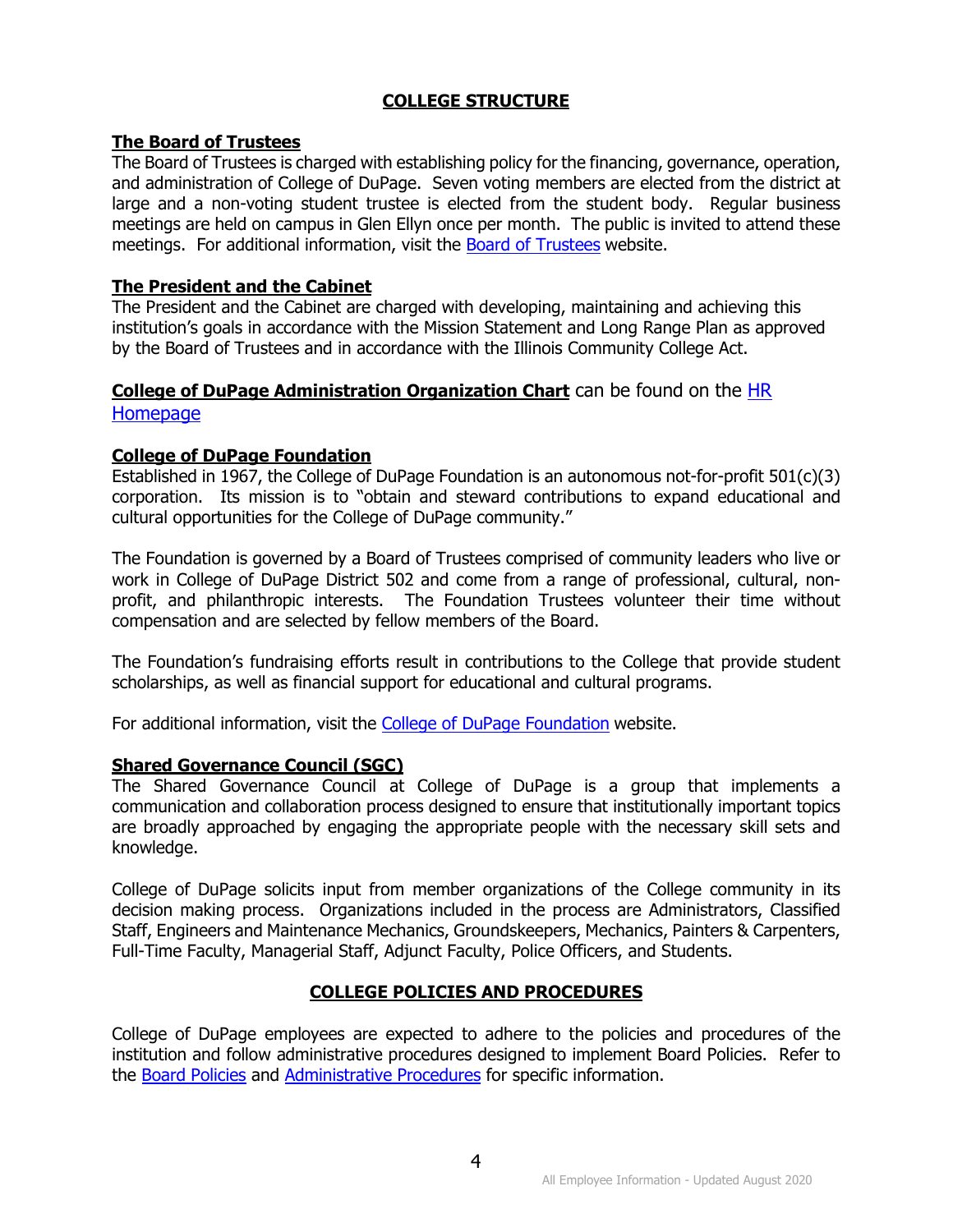#### <span id="page-8-0"></span>**Civic Duty Leave**

Employees are released from work for jury duty or subpoenaed witness duty [\(Board Policy #15-](http://www.cod.edu/about/board_of_trustees/pdf/board_policies.pdf) [106\)](http://www.cod.edu/about/board_of_trustees/pdf/board_policies.pdf).

#### <span id="page-8-1"></span>**Communicable Diseases**

The Board of Trustees places a high priority on the need to protect students and employees from the spread of communicable disease on campus. The Board does not intend to exclude employees with a communicable disease if there is no significant risk of transmission. Employees should notify the Coordinator/Risk Management at ext. 2993 if they have or are a carrier of a reportable communicable disease [\(Board Policy #15-15\)](http://www.cod.edu/about/board_of_trustees/pdf/board_policies.pdf).

#### <span id="page-8-2"></span>**Copyright Act Information**

Copyright protection exists in "original works of authorship" that are "fixed in a tangible medium of expression." Among the types of works subject to copyright protection are literary, dramatic, musical, choreographic and pictorial, graphic, pantomimes, sound recordings, sculptures, motion pictures, and audio-visual. These categories include reference works (including dictionaries), video cassettes, and computer programs and databases.

Civil and criminal penalties may be imposed for copyright infringement. Information regarding copyright is available from the [College of DuPage Library](http://www.cod.edu/library) website and the National Association of [College Stores](http://www.nacs.org/) website.

Ref: Questions and Answers on Copyright for the Campus Community Association of American Publishers Inc. National Association of College Stores Inc. and Software Publishers Association Inc.

#### <span id="page-8-3"></span>**Drug and Alcohol Free College**

The College prohibits the unlawful possession, use, distribution, dispensing, and manufacture of illicit drugs and alcohol by students and employees on its property or as part of any College activity [\(Information For A Drug Free College\)](http://cod.edu/about/humanresources/pdf/drug_free.pdf).

Any employee or student who violates this policy may be subject to disciplinary action, up to and including termination or expulsion, respectively, from the institution [\(Board Policy #15-30\)](http://www.cod.edu/about/board_of_trustees/pdf/board_policies.pdf).

#### <span id="page-8-4"></span>**Employee Code of Ethics**

All employees of the College should exercise sound judgment and perform their duties in the best interests of the College to present a proper and ethical image to the community and to avoid even the appearance of impropriety [\(Board Policy #15-25,](http://www.cod.edu/about/board_of_trustees/pdf/board_policies.pdf) and related [Board Policies #15-26 and](http://cod.edu/about/board_of_trustees/pdf/board_policies.pdf)  [#15-27\).](http://cod.edu/about/board_of_trustees/pdf/board_policies.pdf)

All employees should refrain from selling or promoting anything of value, including products or services, for personal gain for themselves or others.

#### <span id="page-8-5"></span>**Employment (Equal Employment Opportunity and Affirmative Action)**

It is the intent of College of DuPage to seek and employ the best-suited employees, to provide equal opportunities for the advancement of employees, including upgrading, promotion, and training, and to administer these activities in a manner which does not illegally discriminate against any person. College of DuPage will provide equal employment opportunities to all persons regardless of their race, color, religion or creed, sex, national origin, ancestry, age, marital status, sexual orientation, arrest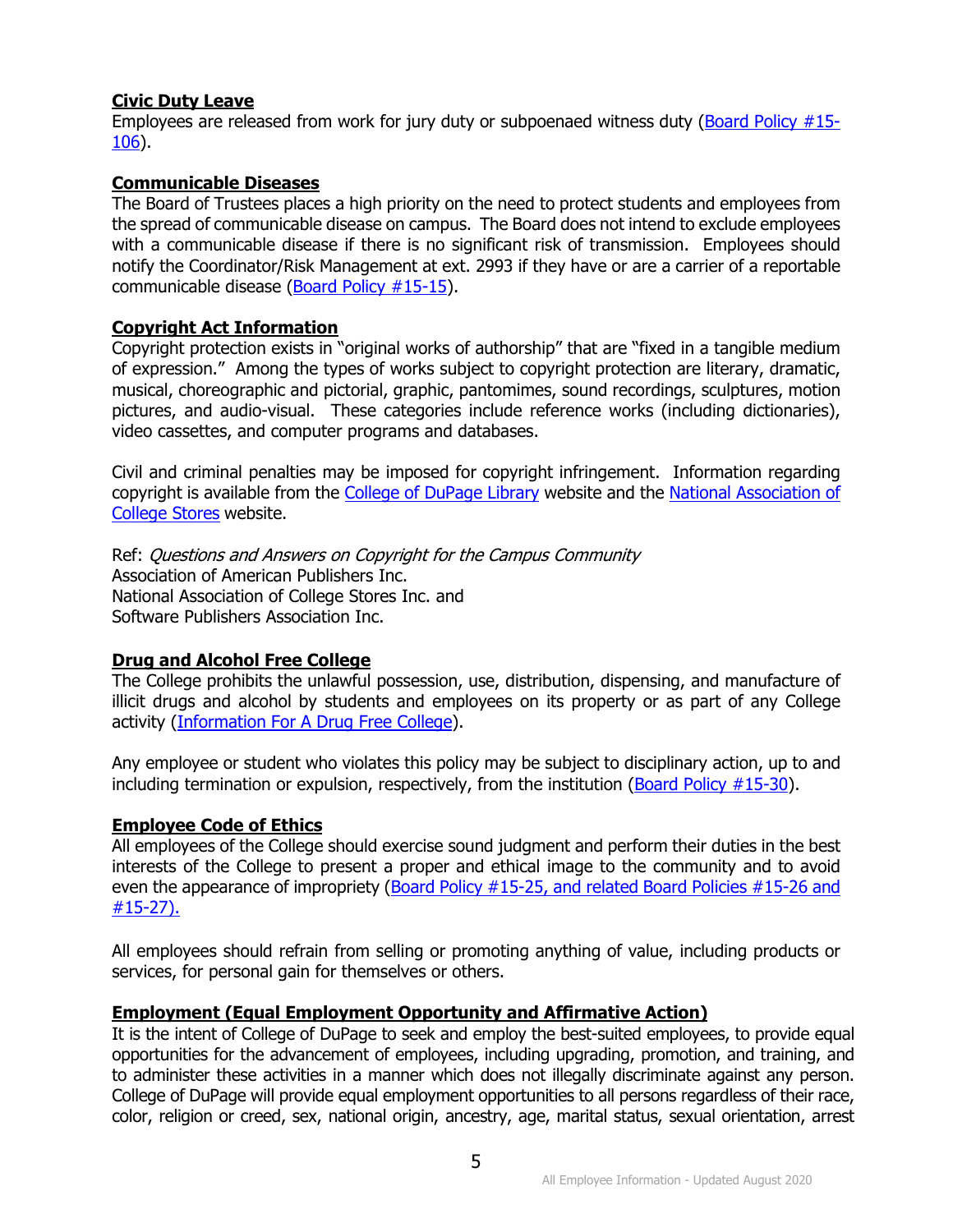record, military status or unfavorable discharge from military service, citizenship status, use of lawful products while not at work, physical or mental handicap or disability, if otherwise able to perform the essential functions of the job with reasonable accommodation, or other factors which cannot lawfully be the basis for an employment decision [\(Board Policy #15-5\)](http://www.cod.edu/about/board_of_trustees/pdf/board_policies.pdf).

#### <span id="page-9-0"></span>**Equal Employment Opportunity- Americans with Disabilities**

#### <span id="page-9-1"></span>**Requesting a Reasonable Accommodation**

Any applicant for employment or current employee with a qualifying disability who believes he/she needs a reasonable accommodation to perform the essential functions of the job should contact Human Resources**.**

All requests for accommodation should include the following:

- A description of the impairment and which major life activity the impairment limits.
- A description of how the impairment limits the ability to perform the essential functions of the job.
- A description of the proposed accommodations and how the accommodations would enable the employee to perform the essential functions of the job.

An employee should request an accommodation before his/her job performance suffers. In conformance with its nondiscrimination policy, College of DuPage will not assume that poor work performance or unprofessional behavior is related to a physical or mental impairment unless it has received prior notice to the contrary from the employee.

#### <span id="page-9-2"></span>**Review of Requests for Reasonable Accommodation**

Once a request for an accommodation has been made, Human Resources and the department management will engage in an interactive dialogue with the employee. This is an individualized process through which the department, Human Resources, the employee with a disability and the employee's health care provider(s) communicate about the need for, the effectiveness and the feasibility of possible accommodations.

The employee must provide medical documentation related to the need for and/or the effectiveness of possible accommodations. Any decisions related to the provision of accommodations will be made on a case-by-case basis taking into account all available information. If more than one effective accommodation exists, the department, with assistance from Human Resources, has the ultimate discretion to choose between available, effective accommodations.

If an individual feels s/he has not been afforded equal opportunity within the provisions of the law, Executive Orders, Board Policies, or reasonable accommodation for a disability, such matters should be referred in writing to the Affirmative Action Officer (Vice President of Human Resources).

If the matter involves prospective employment, the decision of the Affirmative Action Officer (Vice President of Human Resources) will be final.

If the matter involves persons currently employed and a satisfactory resolution cannot be reached through the Affirmative Action Officer (Vice President of Human Resources), the employee may appeal through the appropriate procedure [\(Board Policy #15-5\)](http://www.cod.edu/about/board_of_trustees/pdf/board_policies.pdf).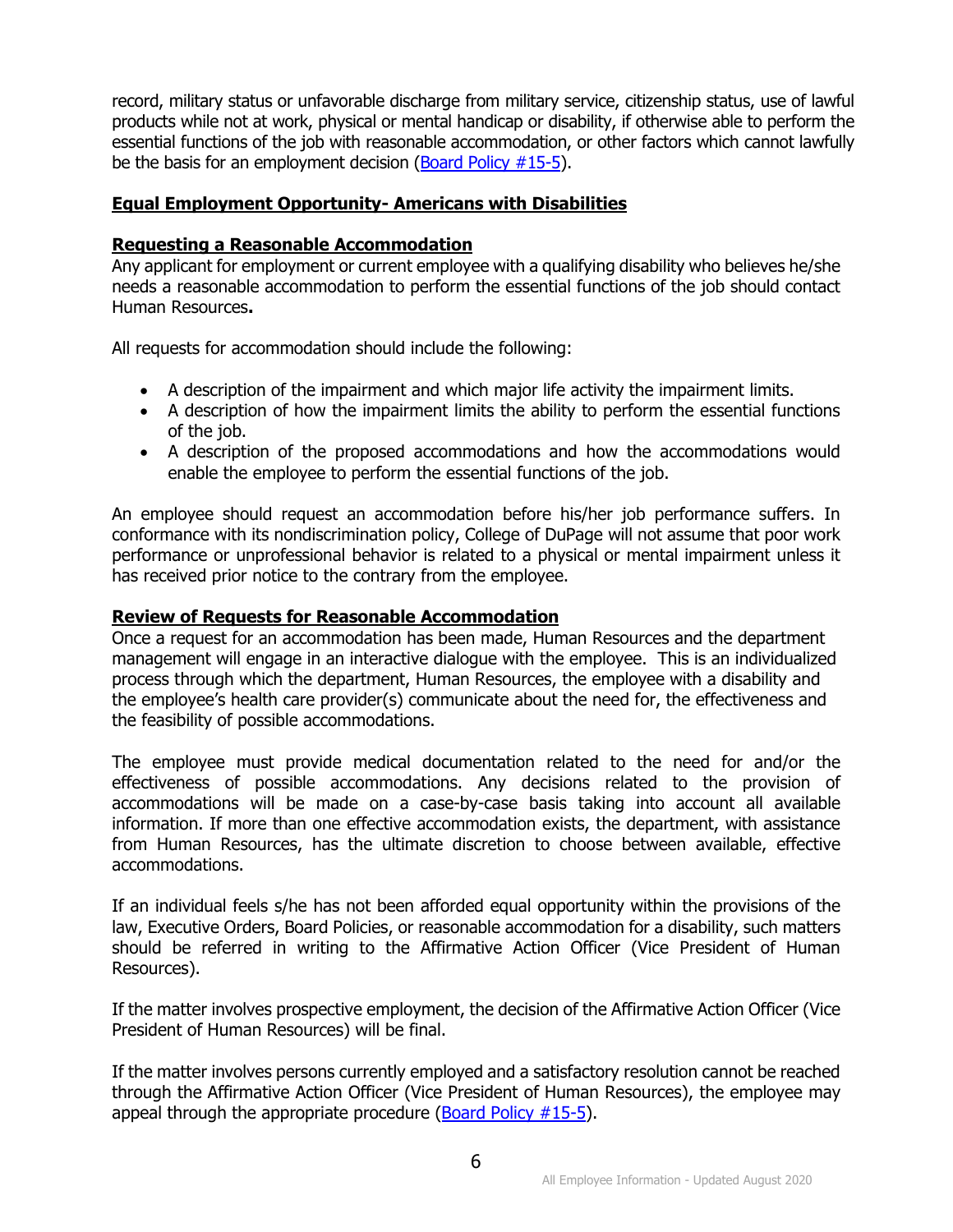#### <span id="page-10-0"></span>**Pregnancy Rights in the Workplace**

Employees are afforded certain rights under the Pregnancy Fairness Law and the Pregnancy Discrimination Act. Reasonable accommodations will be made to employees "for any medical or common condition of a job applicant or employee related to pregnancy or childbirth". Pregnant employees, employees recovering from childbirth, or employees having a medical condition relating to pregnancy or childbirth are entitled to reasonable accommodations within the workplace.

#### <span id="page-10-1"></span>**Family Rights and Privacy Act (FERPA)**

Students are afforded certain rights to privacy under the Family Education Rights and Privacy Act (FERPA). Information that would directly identify the student or make the student's identity easily traceable is considered personally identifiable and cannot be disclosed without the student's written consent:

- Name of student in combination with another item listed below
- Student's address
- Student's phone number
- Student's Social Security number, PIN, or other identifying number
- Student's schedule
- List of personal characteristics (such as gender, race, ethnicity or religion)
- Grading or attendance information
- Tuition Payment Record and/or Financial Aid Status
- Other information that could make the student's identity easily traceable.

All employees with access to student information should be familiar with student information privacy requirements. For example, faculty should not publicly post grades, nor disclose them to students by phone or through the students' e-mail addresses, without written consent of the student. Students can access their final grades through their myACCESS account.

Questions regarding students' progress and grades from parents or other third parties should be referred to the Records Office or the [Family Education Rights and Privacy Act.](http://www.cod.edu/about/consumerinformation/pdf/ferpa.pdf)

#### <span id="page-10-2"></span>**Nepotism**

The purpose of the Employment of Related Parties policy is to avoid both the reality and the appearance of nepotism in employment decisions at College of DuPage. Employees are not to participate in or have authority over College actions affecting related parties. Related parties include members of the same family, including spouse, civil union partners, child, mother, father, brother, sister, stepchild, stepparent, or grandparent (including the spouse of the foregoing) of employees. The policy includes employment of full-time, part-time, temporary employees, and independent contractors [\(Board Policy #15-35\)](http://www.cod.edu/about/board_of_trustees/pdf/board_policies.pdf).

#### <span id="page-10-3"></span>**Outside Employment**

Full-time employees are expected to devote their professional energies to the mission of the College [\(Board Policy #15-95\)](http://www.cod.edu/about/board_of_trustees/pdf/board_policies.pdf). If full-time employees engage in remunerated outside activities, these activities should not interfere with their responsibilities and professional duties at the College and shall also comply with [Board Policy 15-25,](http://www.cod.edu/about/board_of_trustees/pdf/board_policies.pdf) Employee Code of Ethics.

This policy will be administered consistent with the College's collective bargaining agreement obligations.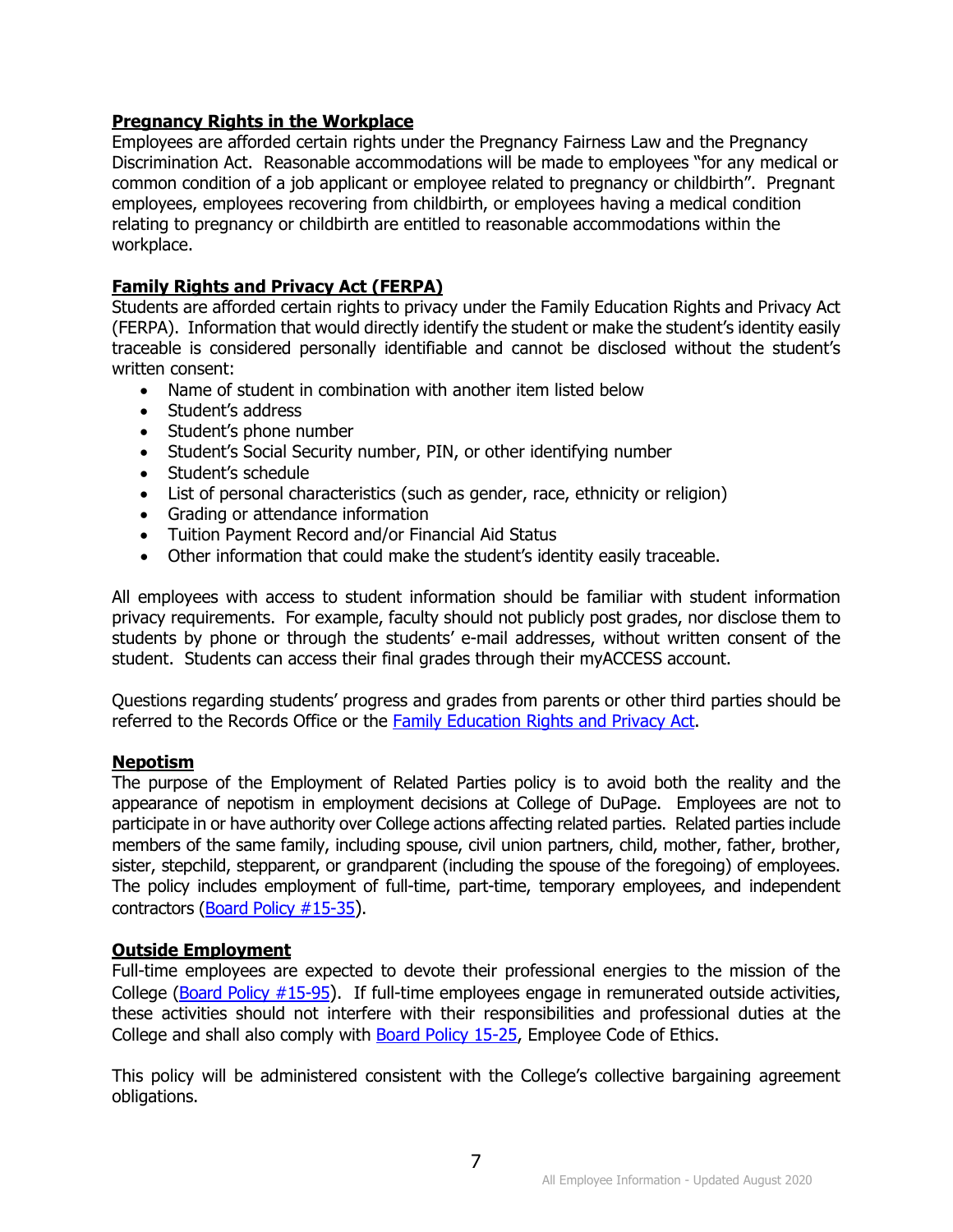#### <span id="page-11-0"></span>**Prohibition of Sexual Harassment**

No student, employee or visitor may be subjected to harassment on the basis of race, color, religion, sex, national origin, age, disability, or sexual orientation. All students, employees and visitors have the responsibility to avoid any act or actions, implied or explicit, that suggest harassment to a reasonable person [\(Board Policy #15-10 and #15-11\).](http://www.cod.edu/about/board_of_trustees/pdf/board_policies.pdf)

#### <span id="page-11-1"></span>**Tobacco-Free Campus**

Use of tobacco products is prohibited on all College property. See [\(Board Policy #10-160\)](http://www.cod.edu/about/board_of_trustees/pdf/board_policies.pdf).

#### <span id="page-11-2"></span>**Violence in the Workplace**

It is the responsibility of the College and all employees to maintain a violence-free workplace. No acts or threats of violence will be tolerated. Any act or threat of violence will be taken seriously. A threat or act of violence includes, but is not limited to, any act or gesture intended to harass or intimidate another person; any act or gesture likely to damage College property; or any act or gesture likely to leave another person injured or fearing injury.

Report all threats or incidents of violent behavior that you have observed or are informed about to College of DuPage Police Department at ext. 2000 and Human Resources at ext. 2621. Report actual behaviors or threats that were made, including when and where it happened, who witnessed it, and what was said.

Employees who engage in violent behavior are subject to disciplinary action up to and including termination of employment.

#### **COLLEGE COMMUNICATION**

#### <span id="page-11-4"></span><span id="page-11-3"></span>**College Website**

From the College of DuPage [\(www.cod.edu\)](http://www.cod.edu/) one can find a wealth of information about the College, its people, programs and the services it provides. Available 24 hours a day via any standard freely available web browser such as Firefox or Microsoft Internet Explorer, the website is an intuitive, readily available source of information about the College accessible from anywhere in the world. Search functionality helps you pinpoint information fast; e-mail links on most pages provide the person-to-person communication capability for situations where you need to request further information.

#### <span id="page-11-5"></span>**E-Mail and Other Electronic Communication**

A single sign-on ID and password will be created for you by the Information Technology department for all College of DuPage business applications. This ID/password is used to access your College of DuPage business e-mail - "signonID@cod.edu" is your College of DuPage business e-mail address. This ID/password is also used to log onto [myACCESS](http://myaccess.cod.edu/) to access employee and faculty information. This same ID/password is also used for you to log onto [Blackboard](http://bb.cod.edu/) for classroom facilitation. This ID/password is used to log onto the employee portal at [insideCOD](http://inside.cod.edu/) for College-wide information, forms, and announcements.

Your electronic account is expected to be used for College of DuPage business only. Discipline up to and including termination may occur for first time or repeated occurrences including intentional or inadvertent actions which may or may not lead to a breach of security, causing financial or other data security risk to the College, per [Board Policy](http://www.cod.edu/about/board_of_trustees/pdf/board_policies.pdf) and Administrative Procedure [10-126,](http://www.cod.edu/about/board_of_trustees/pdf/board_policies.pdf) and the *Electronic Communications Guidelines*. Disciplinary action will be determined based on the severity of the violation.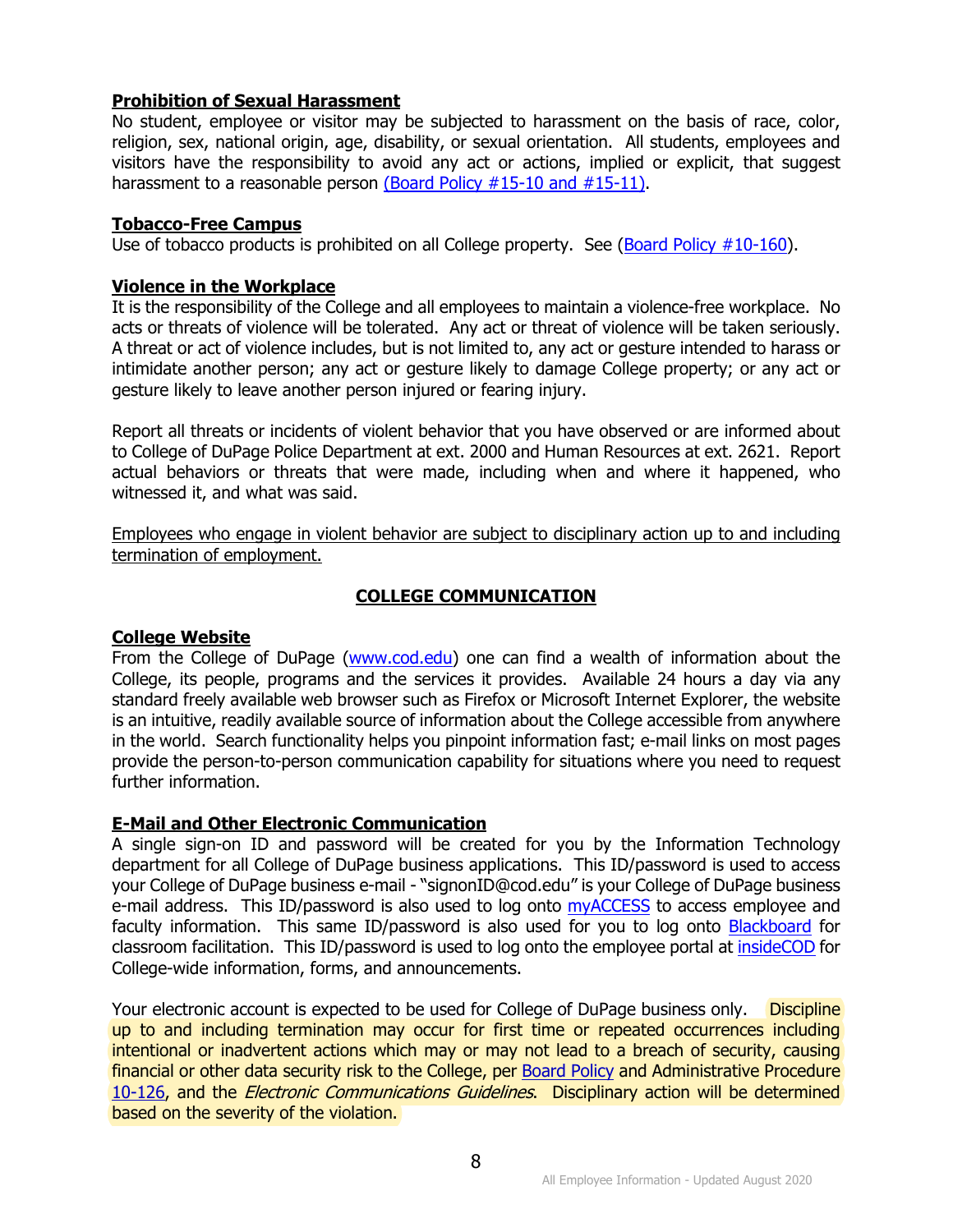Violations for failed phishing simulations within a six-month rolling calendar timeframe will be handled as follows:

**First Occurrence:** Chief Security Officer will notify the employee with a copy to the employee's supervisor. Chief Security Officer will prepare talking points for supervisors to assist them in discussion with their employee.

**Second Occurrence:** Employee will be required to complete training of the online Information Security Awareness course by specified date.

**Third Occurrence:** Employee will be required to complete a focused training course via webinar created by Chief Security Officer. Employee will be required to pass a test at the end of the course.

For more information about appropriate use of your electronic sign on, reference the College's "Electronic Communications Guidelines" [\(Board Policy 10-126\)](http://www.cod.edu/about/board_of_trustees/pdf/board_policies.pdf).

For help on how to use your new sign on ID/password access the [Information Technology](http://www.cod.edu/it/) website and refer to the "How do I?" link menu item or call the Information Technology Help Desk at ext. 4357 (H-E-L-P).

#### <span id="page-12-0"></span>**Employee Portal**

The insideCOD employee portal [\(inside.cod.edu\)](http://inside.cod.edu/) provides a central location to aggregate, distribute, and access college-related information. Features of the employee portal include:

- Official announcements
- Single Sign-On (SSO) access to various web-based enterprise applications (including Blackboard, myACCESS, email, Colleague and more)
- Campus calendars
- Training videos and documents
- Official College forms and organizational charts
- HR Benefit information
- COD links
- Access to Team Sites
- Trading Post to post items for sale (restrictions apply)

Questions regarding the employee portal should be directed to the IT Help Desk at ext. 4357 (H-E-L-P).

#### <span id="page-12-1"></span>**myACCESS**

All employees are provided a login to the self-service website, [myACCESS.](https://myaccess.cod.edu/) After you have logged in, click on the link for Employees ("myACCESS for Employees") or Faculty ("myACCESS for Faculty"). For your convenience, your login ID and password match your Outlook e-mail account login ID and password.

• **myACCESS for Employees Menu**: Will allow you to access compensation, paid leave summary, pay advices, and personal contact information change requests.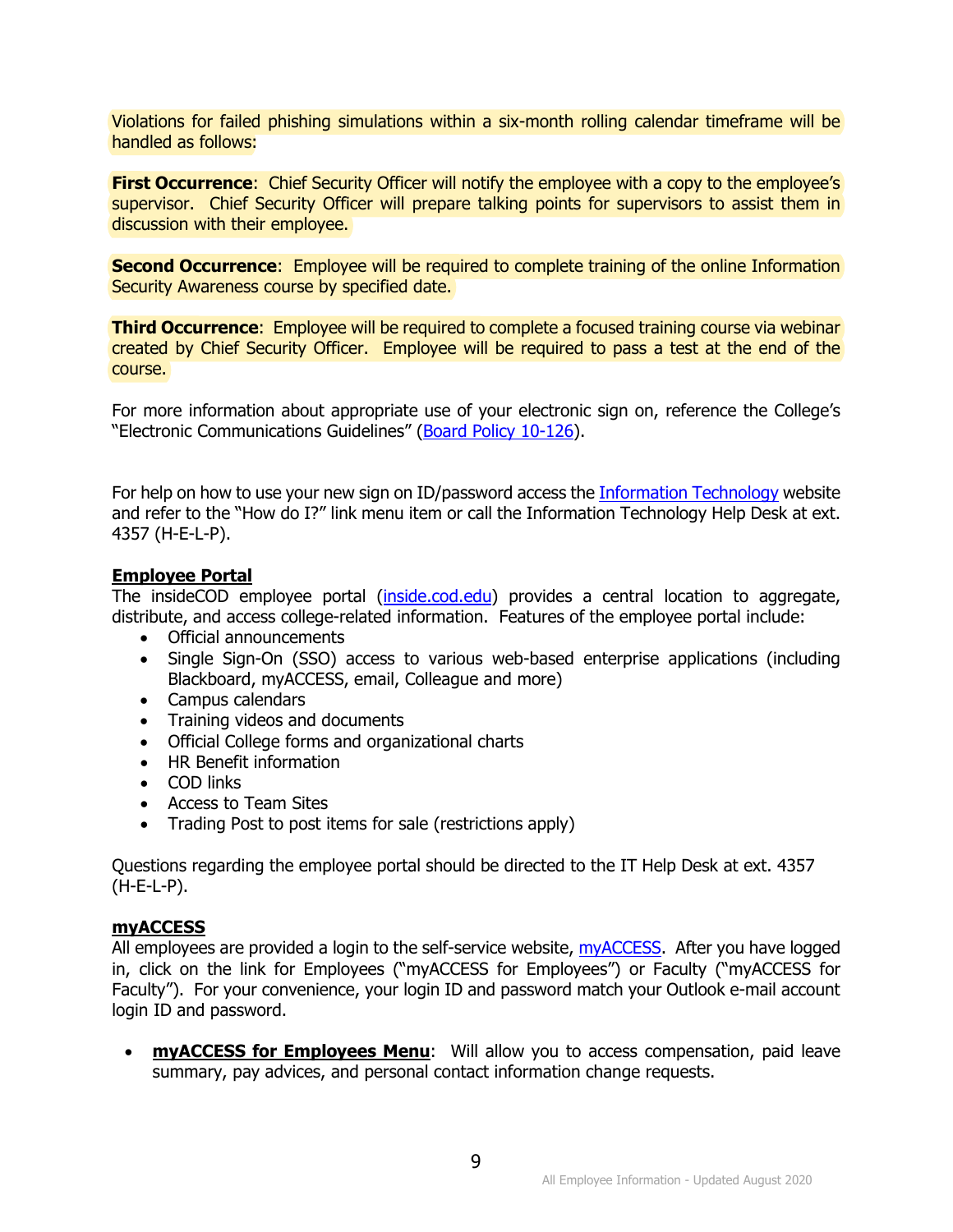**myACCESS for Faculty Menu:** Will allow you to access class roster, stipends, midterm verification/final grading, search for credit classes, student profile, and personal contact information change request.

#### <span id="page-13-0"></span>**Marketing and Communications**

Marketing and Communications advances the College's mission by increasing overall visibility and awareness of its programs and services. Media inquiries should be redirected to Marketing and Communications.

#### <span id="page-13-1"></span>**Student Newspaper – Courier**

The Courier student newspaper is one of the largest community college student-run media organizations in Illinois. The Courier reaches more than 34,000 students, community members, faculty and staff and is published by a staff of paid student editors and reporters and a full-time staff business/advertising manager and is supervised by an adviser [\(Courier Web Edition\)](http://www.cod.edu/courier).

#### **HUMAN RESOURCES**

#### <span id="page-13-3"></span><span id="page-13-2"></span>**Represented Groups**

Employees who are Full-Time or Adjunct Faculty, Operating Engineers, Groundskeepers, Mechanics, Painters & Carpenters, and the Police may also be represented by unions for their respective groups. The contracts can be accessed on the **Human Resources** website and on the employee portal at [insideCOD.](http://inside.cod.edu/)

#### <span id="page-13-4"></span>**Employee Files**

Employee files are maintained in Human Resources and normally contain the employee's application, resume, transcripts, payroll and employment records, evaluations, and other memos or correspondence submitted by the supervisor, the Dean or Director, the Vice President or the President. An employee has the right to examine his or her employee file by appointment. No materials may be inserted or removed from the file at the time of the review.

#### <span id="page-13-5"></span>**Medical Examination and Drug Screen**

The College may require post-offer and pre-employment medical examinations and drug screens in circumstances where the responsibilities of the position deem it appropriate or it is required by law. Medical examinations may also be required to determine a current employee's ability to perform essential functions of his or her employment position if there are legitimate concerns about an employee's performance and/or whether or not an employee poses a direct threat to the employee or others [\(Board Policy #15-50](http://www.cod.edu/about/board_of_trustees/pdf/board_policies.pdf) and [Administrative Procedure #15-30\)](https://inside.cod.edu/employees/Documents/AdministrativeProceduresManual.pdf).

#### <span id="page-13-6"></span>**Personal Information Changes**

Personal records are based on information you provide. It is very important to notify Human Resources immediately of any change in name, address or phone number so that your employment record will be accurate and up to date. This can be done on **myACCESS**. Go to "User Account" and select "Personal Contact Information Change Request." Changes can also be done by going to the "Forms Library" on the employee portal [\(insideCOD](http://inside.cod.edu/)) and selecting the "Personal Information Change" form, completing the applicable information and submitting it to Human Resources.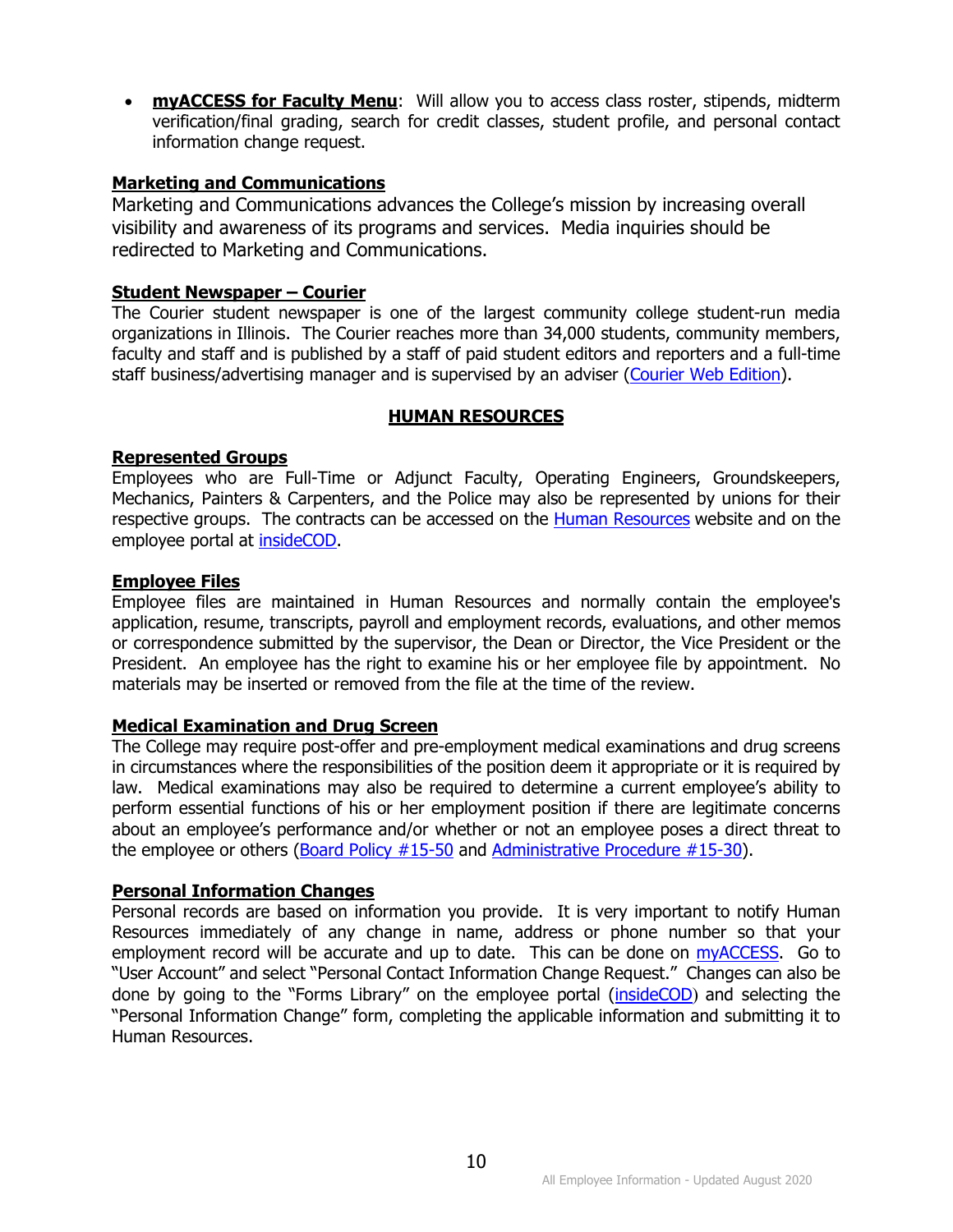#### <span id="page-14-0"></span>**Reference Checks/Verification of Employment**

Reference checks or employment verification on current or former College employees should be provided by Human Resources. Employees should refer any inquiry to Human Resources at ext. 2460 [\(Board Policy #15-155](http://www.cod.edu/about/board_of_trustees/pdf/board_policies.pdf)).

#### <span id="page-14-1"></span>**Resignation Notice**

Employees should give written notice of their resignation of employment to their supervisor. Employees should contact Human Resources prior to their last day of employment [\(Board Policy](http://www.cod.edu/about/board_of_trustees/pdf/board_policies.pdf)  [#15-180](http://www.cod.edu/about/board_of_trustees/pdf/board_policies.pdf) and [Administrative Procedure #15-180\)](https://inside.cod.edu/employees/Documents/AdministrativeProceduresManual.pdf).

Absence without a leave authorized by the immediate supervisor, failure to report for work or failure to return from an approved leave without notifying the supervisor for a period of three consecutive working days will be considered a resignation without notice. Such resignation will result in immediate termination of employment and will make the employee ineligible for rehire by the College.

#### **PAYROLL**

#### <span id="page-14-3"></span><span id="page-14-2"></span>**Direct Deposit of Payroll**

All employees are strongly encouraged to sign-up for direct deposit. To establish direct deposit, the appropriate form is available in the Payroll Office or in Human Resources. Paychecks may be directly deposited into a checking or savings account. Note: A voided check or deposit ticket must be attached to the form; payroll cannot process the request without one.

#### <span id="page-14-4"></span>**Wage Garnishments**

For College purposes, a garnishment is an order issued by a court attaching an employee's earnings to satisfy a debt incurred by the employee. Employees will not be disciplined or discharged because of wage garnishments.

When the College receives a court-ordered wage deduction order, the Payroll Office will notify the employee in writing of the action.

Employees are encouraged to discuss and seek solutions to problems of personal indebtedness. The employee may seek confidential counseling through the Employee Assistance Program by calling (888) 933-1327.

#### **EMPLOYEE DISCOUNTS**

<span id="page-14-5"></span>Employee discount information is available on the employee portal at [insideCOD.](https://inside.cod.edu/employees/Pages/default.aspx)

#### <span id="page-14-6"></span>**Bookstore**

College of DuPage employees are eligible for a 10 percent (10%) discount on purchases over \$1. The discount applies only to items purchased for and by the employee. Some exceptions to the discount include some sale items, computer hardware and software, and specially priced merchandise. A College of DuPage employee ID is required and Human Resources may be called for verification. Please present your ID to the Bookstore cashier at the beginning of the transaction.

#### <span id="page-14-7"></span>**Office of Student Life**

The Office of Student Life sells discount tickets for selected movie theaters and Six Flags Great America. For current prices, call ext. 2243.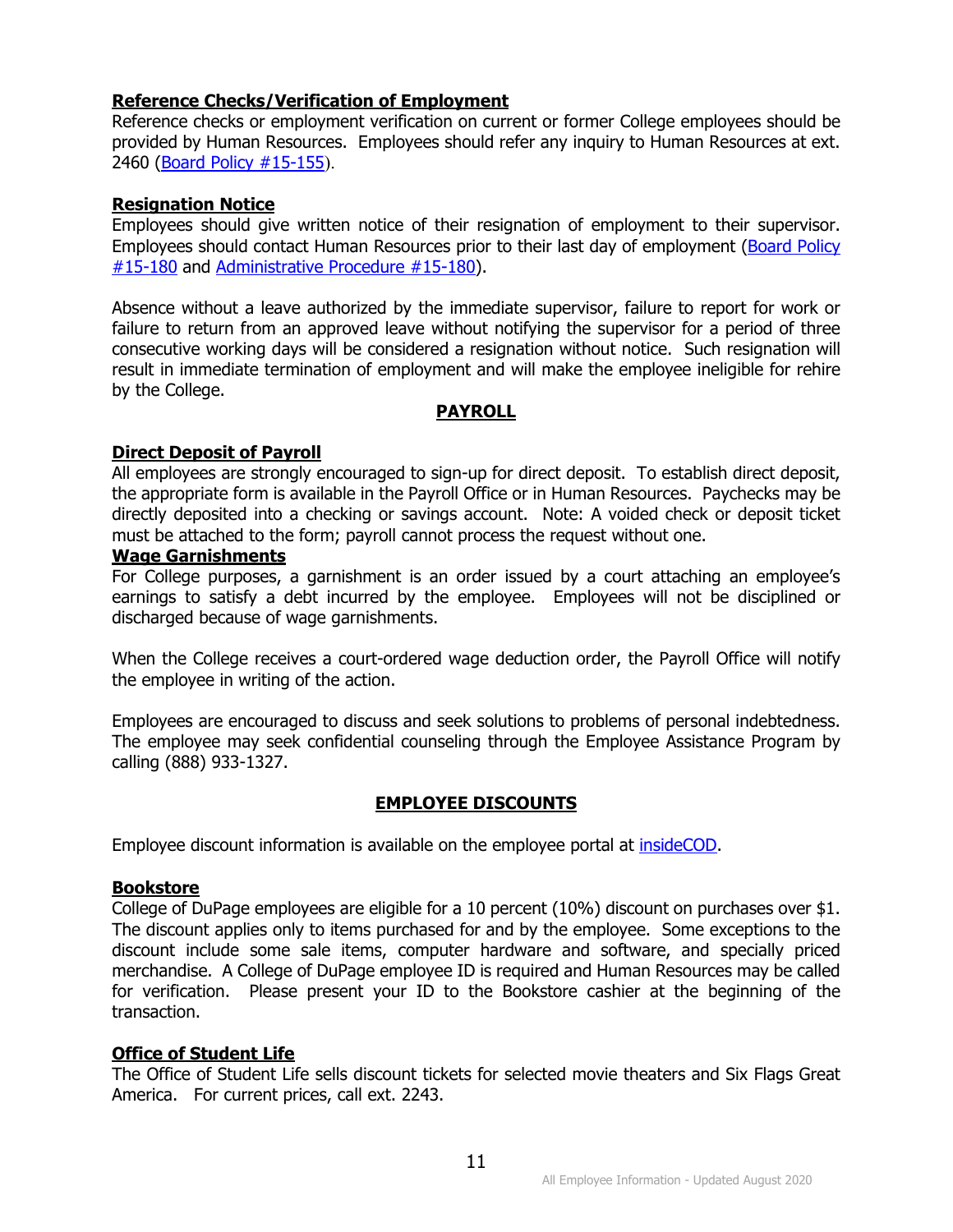#### **EMPLOYEE RECOGNITION PROGRAM**

<span id="page-15-0"></span>The Employee Recognition Program acknowledges employees' contributions to the overall objectives at College of DuPage. Employees can be nominated for:

- I am COD Individual Award
- I am COD Team Award
- I am COD Chap Award
- I am COD O.N.E. Award

Program information for all regular, non-faculty employees is available on the Human Resources homepage under [Employee Recognition.](http://www.cod.edu/about/humanresources/employee_recognition.aspx) Full-time and Adjunct Faculty recognition programs are administered separately through Academic Affairs.

#### **BENEFITS**

<span id="page-15-1"></span>Employee benefits are based on a number of factors including your employee group (for example – Faculty, Classified Staff, Managerial Staff, Administrator, etc.) your employment status (for example – regular vs. temporary employment) and the number of hours you are scheduled to work (for example – 10, 20, 40, etc. hours per week). Specific benefit information can be accessed through the employee portal at [inside.COD.](https://inside.cod.edu/)

#### <span id="page-15-2"></span>**403b and 457 Plans**

**Eligibility:** All Regular Employees

**Description:** 403b, Tax Sheltered Annuity Program, and 457 plans (Deferred Compensation) offer employees an opportunity to save for retirement while saving on taxes. Employees arrange to have regular payroll deduction. Go to the employee portal at [insideCOD,](https://inside.cod.edu/employees/Pages/default.aspx) and click on "Retirement Planning" under the HR Benefits section to see the plan providers and begin payroll deductions. Maximum contributions are limited per calendar year so check with your plan provider. 403b Roth plans are also available which are post tax. For more information, contact Human Resources.

#### <span id="page-15-3"></span>**State Universities Retirement System (SURS)**

**Eligibility:** All employees working on a regular basis for at least one continuous term are required to participate in SURS.

Contact SURS at 800-275-7877 or go to the [SURS](http://www.surs.org/) website for more information.

#### <span id="page-15-4"></span>**Holidays**

Generally, when a holiday falls on a Saturday, the holiday is observed the preceding Friday; when a holiday falls on a Sunday the holiday is observed on the following Monday. Check the Holiday [Calendar](https://inside.cod.edu/employees/Pages/default.aspx) for College or your specific Employee Group observed holidays. For a description of the holidays that are observed by the College and more detailed information, please refer to the Holiday Overview which is located under the HR Benefits/Information and Procedures section of the employee portal at [insideCOD.](http://inside.cod.edu/)

**Eligibility:** Employees who are regularly scheduled to work 20 or more hours per week, upon employment are eligible for paid holidays that are observed during their normally scheduled workweek. The total number of hours worked plus holiday hours shall not exceed the total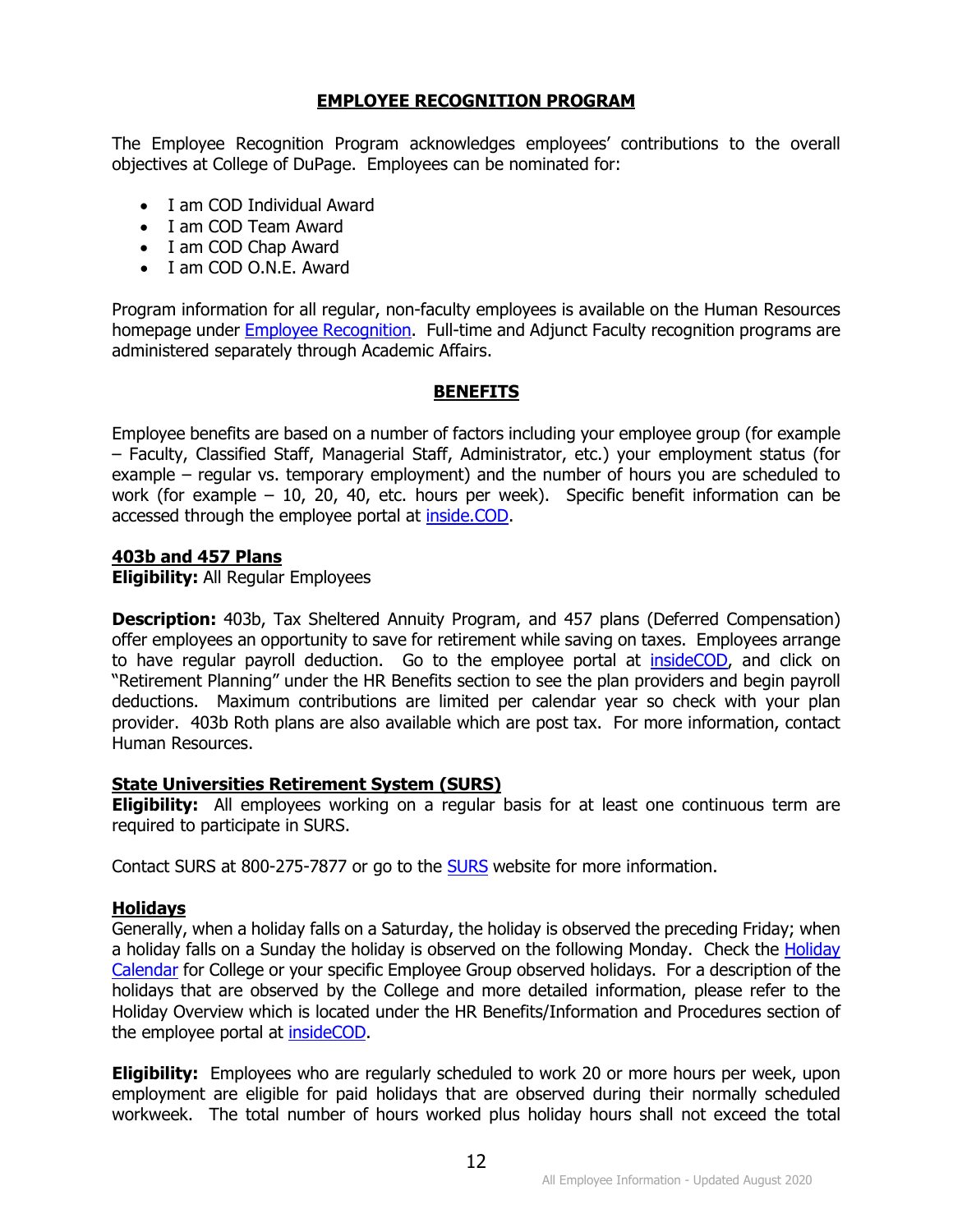regularly scheduled hours for the workweek. Employees that are regularly scheduled to work less than 20 hours per week are not paid for holidays. Please refer to the Part-Time Employee [Holiday Pay Memo](http://www.cod.edu/about/humanresources/pdf/holiday_pay_part_time_employees.pdf) for additional information regarding eligibility for employees regularly scheduled to work 20 or more hours per week.

To be eligible for Holiday Pay, an employee must work their scheduled shift the day before and the day after the holiday unless the employee was not scheduled to work due to a preapproved absence (i.e. preapproved vacation time or Family Medical Leave – FMLA). Any exceptions for an absence due to extenuating circumstances may require documentation for approval to receive Holiday Pay.

#### **LEAVES – PAID AND/OR UNPAID**

<span id="page-16-0"></span>Except for Military Leave, employees do not accrue service credit (seniority credit) during periods of unpaid leave. Unpaid leave periods do not count toward benefit eligibility periods.

#### <span id="page-16-1"></span>**Family and Medical Leave of Absence**

The Family and Medical Leave Act (FMLA) provides eligible employees with up to 12 workweeks of unpaid leave for certain family and medical reasons during a 12 month period. During this leave, an eligible employee is entitled to continued group health plan coverage as if the employee had continued to work. At the conclusion of the leave, subject to some exceptions, an employee generally has a right to return to the same or to an equivalent position.

**Eligibility:** An employee must have been employed by the College for at least 12 months (which need not be consecutive), and for at least 1,250 hours during the 12 month period immediately preceding the commencement of the leave.

**Description:** FMLA leave may be taken for any one, or for a combination of, the following reasons:

- Birth of the employee's child or to care for the newborn child;
- Placement of a child with the employee for adoption or foster care or to care for the newly placed child;
- Care for the employee's spouse, child or parent (but not in-law) with a serious health condition;
- Serious health condition that makes the employee unable to perform the functions of the employee's job;
- Military Family Leave for a spouse, child or parent; and/or
- Special leave to care for a covered service member who has serious injury or illness incurred in the line of duty (up to 26 weeks allowed).

A "serious health condition" is an injury, illness, impairment, or physical or mental condition that involves inpatient care or continuing treatment by a health care provider.

To request FMLA, contact Human Resources. For information regarding FMLA, please review the FMLA Information under the HR Benefits/Information and Procedures section of the employee portal at **insideCOD**, or contact Human Resources.

#### <span id="page-16-2"></span>**Use of Paid and Unpaid Leave**

FMLA provides eligible employees with up to 12 workweeks of unpaid leave. However, if an employee has accrued paid leave (e.g., Vacation Leave, Sick Leave), the employee must use qualified paid leave in conjunction with FMLA leave. "Qualifying paid leave" is leave that would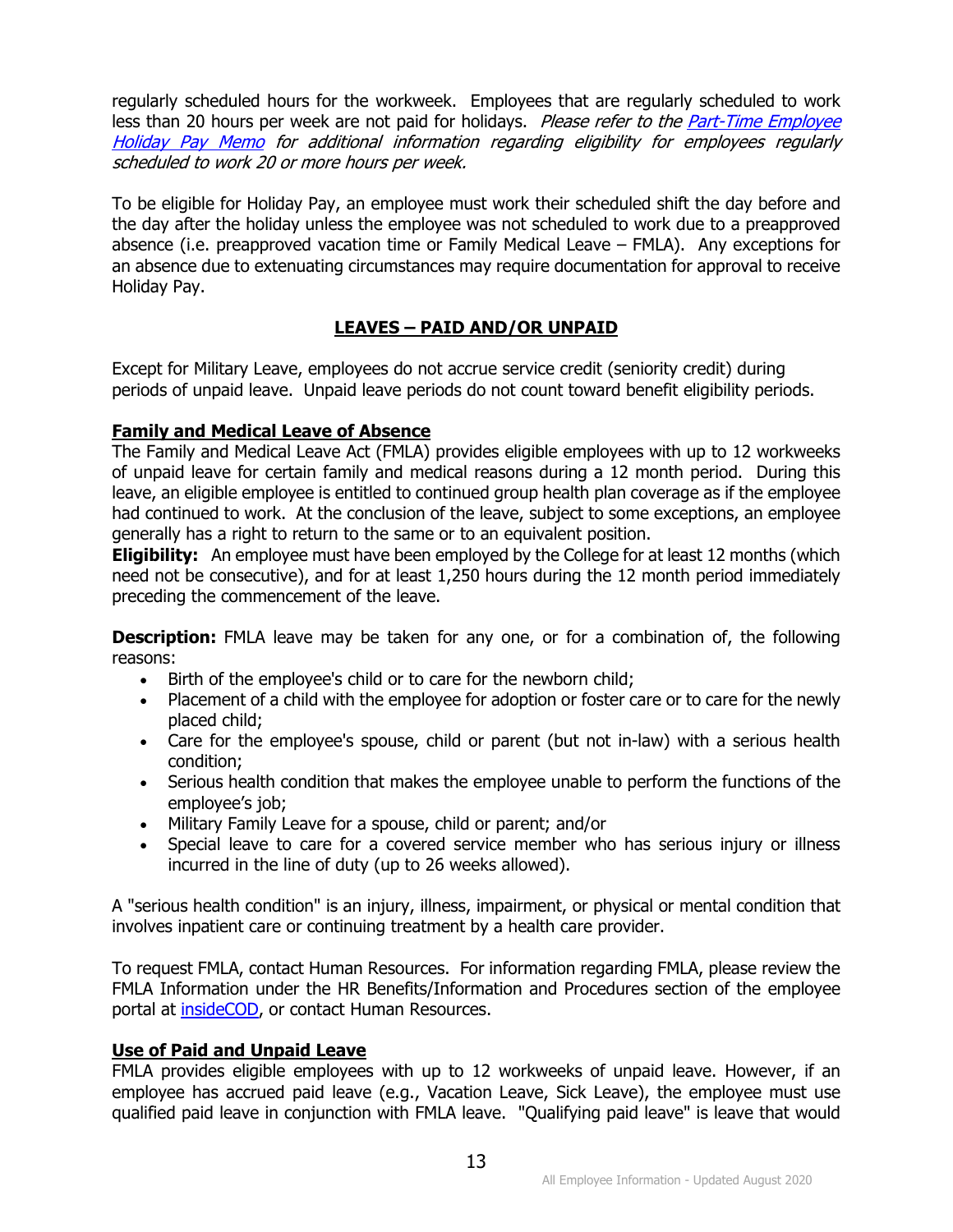otherwise be available to the employee for the purpose for which the FMLA leave is taken. The remainder of the 12 workweeks of leave, if any, will be unpaid FMLA leave. **The use of paid leave during an FMLA leave does not extend the FMLA 12 workweek leave period.**

For example: the employee would use available sick days for a leave due to the employee's own serious health condition. Available vacation time must be used if the employee has exhausted available sick days.

Paid leave used (including for disability or workers' compensation injury/illness), for an FMLA qualifying reason will be charged against an employee's entitlement to FMLA leave.

#### <span id="page-17-0"></span>**FMLA Guidelines for Maternity, Paternity, Adoption and Placement**

It is the policy of College of DuPage to provide eligible employees up to 12 weeks of **unpaid** Family Medical Leave (FML) for maternity, paternity, adoption and placement of a child. Please see the FMLA Guidelines for Maternity, Paternity, Adoption and Placement document under the HR Benefits/Information and Procedures section of the employee portal at [insideCOD.](http://inside.cod.edu/)

#### <span id="page-17-1"></span>**Jury Duty**

**Eligibility:** All regular employees will be granted leave (paid or unpaid) for jury duty, upon employment.

#### **Description:**

- An employee will notify the supervisor at least one week prior to the expected leave for jury duty.
- The employee will notify the supervisor of jury dismissal at the earliest possible time.
- Employees should refer to their employee group specific [Benefit Summary.](http://www.cod.edu/about/humanresources/benefits.aspx)
- Regular employees who are eligible for paid time off must submit any compensation received from the court for jury duty to the cashier upon receipt. The employee may keep the travel expense portion of the payment as indicated on the check stub.
- Regular employees who are scheduled to work 30 or more hours per week will accrue vacation time for the days that they serve on a jury.

#### <span id="page-17-2"></span>**Family Military Leaves and Duty**

#### <span id="page-17-3"></span>**Family Military Leave**

**Eligibility:** Employees who have been employed by the College for at least 12 months and have worked at least 1,250 hours during the 12 month period immediately preceding the leave.

**Description:** The Illinois Family Military Leave Act entitles eligible employees, who are the spouses or parents of a person called to state or federal military service lasting longer than 30 days, to take up to 30 days of unpaid, job protected leave during any 12 month period when the federal or state deployment orders are in effect.

Employees are not entitled to family military leave unless they have exhausted all accrued Vacation Leave, Personal Leave and any other leave to which they are entitled, except Sick Leave. In addition, the College will require employees requesting family military leave to provide certification by the proper military authority that verifies the employees' eligibility for family military leave.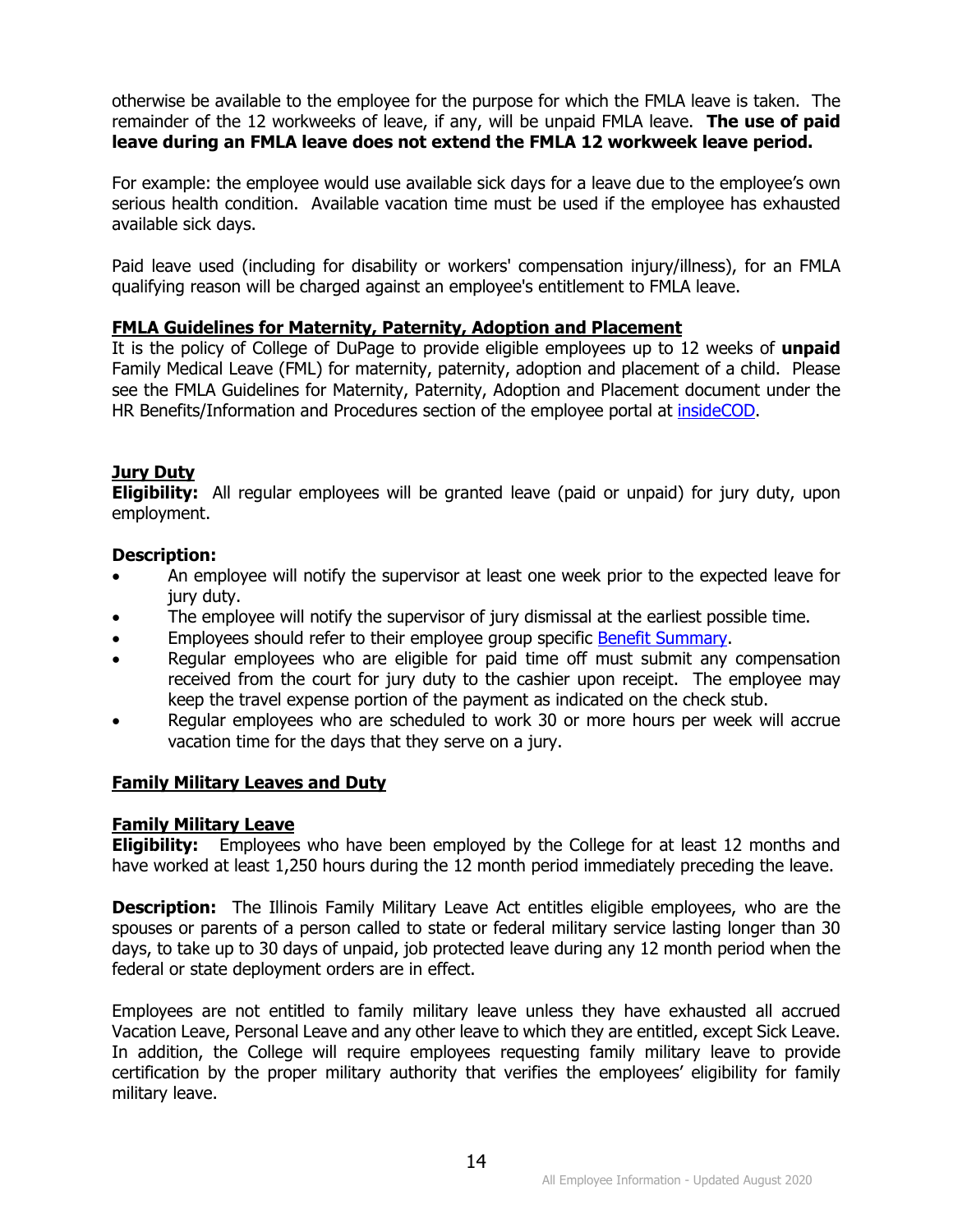Employees must give 14 days' notice of the need for family military leave if the leave will consist of five or more consecutive days' duration. Employees requesting family military leave for less than five consecutive days must provide as much advance notice as is practicable. During any family military leave, employees shall be eligible to continue their benefits at their own expense.

Upon an employee's return to work at the College, he/she will be restored to his/her prior position or to an equivalent position with equivalent employment benefits and pay.

#### <span id="page-18-0"></span>**Military Duty – Reserves**

**Eligibility:** All regular employees upon employment.

#### **Description:**

- Employees who are regularly scheduled to work 30 or more hours per week, when called to duty or are a member of a reserve unit, (e.g., the National Guard, the Air Force Reserve, etc.) will be reimbursed the difference between their military pay and the pay which they previously received at the College for up to 10 days per fiscal year. Reimbursement will be issued upon presentation of proper evidence of reserve unit pay to the Vice President of Human Resources.
- All other regular employees may be granted the time off without pay.

#### <span id="page-18-1"></span>**Physical Exam for Military**

**Eligibility:** All regular employees upon employment.

#### **Description:**

- Employees who are regularly scheduled to work 30 or more hours per week will be granted one (1) paid day for physical examination for induction into the military, if requested.
- All other employees may be granted the time off without pay.
- The employee must notify his supervisor at least one (1) week prior to the expected time off.

#### <span id="page-18-2"></span>**Return to Employment from Unpaid Military Leave**

**Eligibility:** All regular employees upon employment.

#### **Description:**

- Employees who are regularly scheduled to work 30 or more hours per week will be reimbursed the difference between their military pay and the pay which they previously received at the College for up to 20 days. Reimbursement will be issued upon presentation of proper evidence of reserve unit pay to the Vice President of Human Resources. Health benefits, tuition scholarship and life insurance will continue for up to six months at the normal employee contribution levels.
- All other employees will be given leave without pay for military duty.
- The employee must present evidence of call to military duty routed through the supervisor to the Vice President of Human Resources.
- The College must honor the applicable provisions of the Uniformed Services Employment and Reemployment Rights Act of 1994 (USERRA).
- The employee on leave for military duty must apply for reemployment within 90 days following discharge from service. Failure to apply within the 90-day period will constitute a waiver of right to reemployment.
- Upon return to employment, the employee will be placed in the former position or a comparable position if the employee meets eligibility requirements.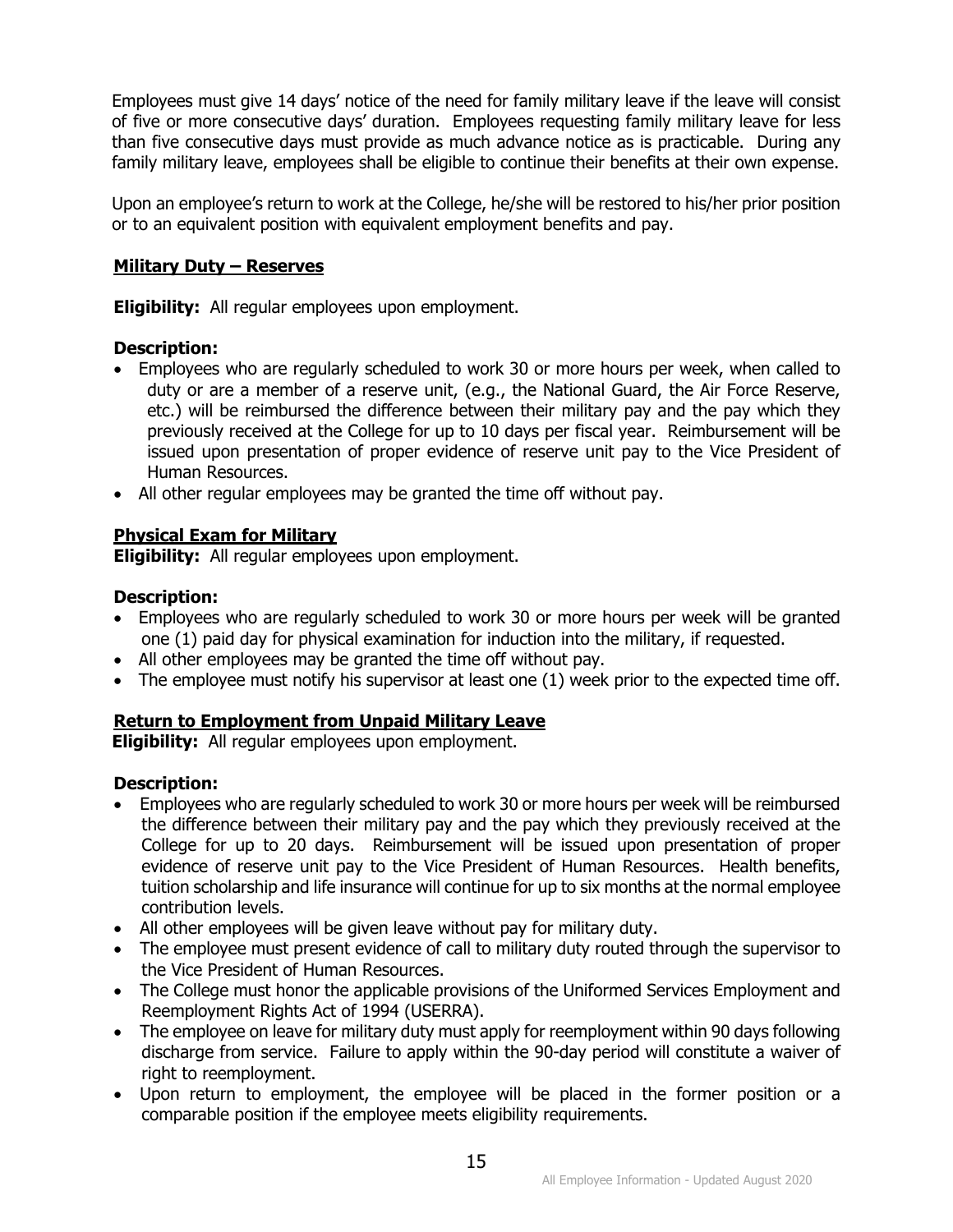#### <span id="page-19-0"></span>**School Visitation Leave**

**Eligibility:** All regular employees upon employment.

#### **Description:**

- Regular employees are entitled to take up to a total of eight hours of unpaid school visitation leave during any school year to attend school conferences or classroom activities related to the employee's child IF THE CONFERENCE OR ACTIVITY CANNOT BE SCHEDULED DURING NON-WORK HOURS.
- No more than four hours of such leave may be taken on any given day.
- No unpaid leave may be taken by an employee (regular employee scheduled to work 30 or more hours per week) unless that employee has exhausted all accrued vacation leave, compensatory time and any other available leave, except sick leave.
- Employees must provide a written request to their supervisor at least five (5) working days in advance of the proposed leave (24 hours in advance for emergency situations).
- Employees must provide written documentation of the school visitation as provided by the school.
- Employees who take unpaid school visitation leave may choose to make up the time taken with approval of their supervisor, but make-up work is not required.
- Employee benefits will not be affected during unpaid school visitation leave.

#### <span id="page-19-1"></span>**Sick Leave**

**Eligibility:** All benefited employees upon employment.

**Description:** Eligible employees will be provided with paid sick leave days for sickness or injury of the employee or immediate family members as required by law.

#### <span id="page-19-2"></span>**Voting Leave**

**Eligibility:** All regular employees upon employment.

**Description:** Employees are entitled to up to a total of two hours leave in order to vote in general or special elections, or at any election in which propositions are submitted to a popular vote. Employees must be permitted a 2-hour absence during working hours if the employee's working hours begin less than 2 hours after the opening of the polls and end less than 2 hours before the closing of the polls. Voting leave is offered with pay.

Employees must provide a written request to their supervisor at least 24 hours in advance of the proposed leave.

Employee benefits will not be affected during voting leave.

#### <span id="page-19-3"></span>**Witness Duty**

**Eligibility:** All regular employees upon employment.

#### **Description:**

- The employee will present the subpoena notice to the supervisor one week prior to the expected leave for witness duty whenever possible.
- The supervisor will be kept informed as to the probable length of leave.
- A copy of the subpoena notice should be turned in to Human Resources so that leave for witness duty may be noted in employee's file.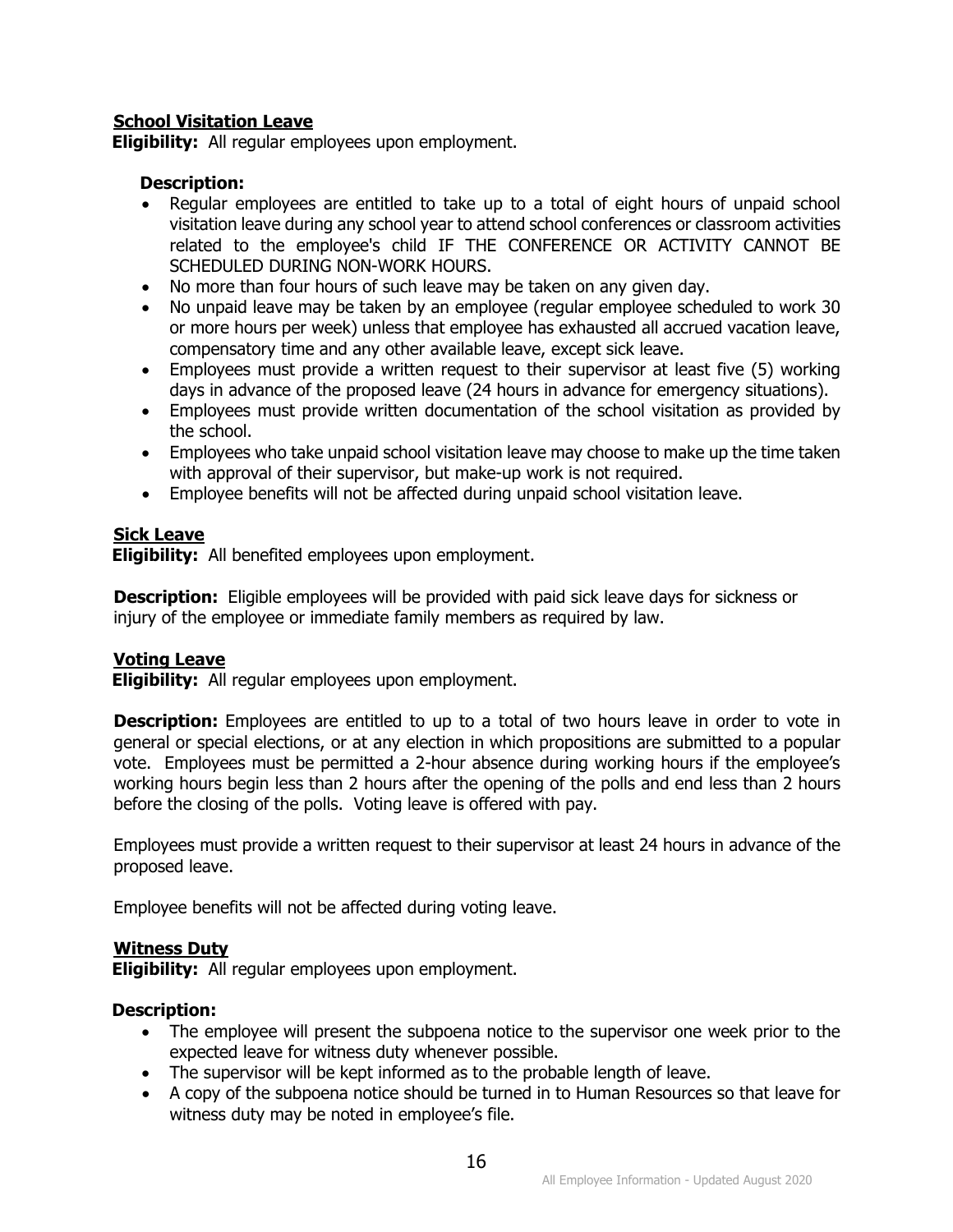- Regular employees who are scheduled to work 30 or more hours per week will be granted up to two (2) days paid leave for witness duty. Additional leave with pay may be granted with a written request to the appropriate Vice President.
- All other regular employees are eligible for time off for witness duty, with subpoena notice presented to the supervisor, but the time off is without pay.

For any other Leaves Eligibility regarding your Employee Group, please refer to your individual Guidebook or Collective Bargaining Agreement.

#### <span id="page-20-0"></span>**Worker's Compensation**

**Eligibility:** All employees are covered upon employment.

Employees must immediately report all injuries or incidents incurred on the job to their Supervisor. Within 24 hours, the Supervisor must go to the employee portal at [insideCOD](https://inside.cod.edu/employees/Pages/default.aspx) and click on "Environmental, Health and Safety", complete **Form 45** and return it to the Coordinator/Risk Management in order to process the claim.

Upon notification of a worker's compensation claim, the College reserves the right to send the employee to a licensed medical physician chosen and paid for by the College.

<span id="page-20-1"></span>**NOTE:** If a worker's compensation claim is found to be false, the employee will be disciplined according to College policy.

#### **GENERAL INFORMATION**

#### <span id="page-20-2"></span>**Bookstore**

Further information about Bookstore operations including extended hours, web orders, and satellite textbook sales is available on the [College of DuPage Bookstore](http://www.cod.edu/academics/resources/bookstore.aspx) website.

#### <span id="page-20-3"></span>**College of DuPage Police Department**

In the event of any criminal activity (i.e., burglary, theft of College property, etc.), motor vehicle accident, fire emergency, personal injuries, natural or man-made disaster on campus, or if you are in need of vehicle or medical assistance, notify the College of DuPage Police Department immediately. The College of DuPage Police Department is open and staffed 24 hours a day, seven days a week including holidays. The telephone number for this office is (630) 942-2000.

#### <span id="page-20-4"></span>**College Forms**

Access College forms on the employee portal at [insideCOD](https://inside.cod.edu/) under College of DuPage Forms Library.

#### <span id="page-20-5"></span>**College Property**

All offices, desks, computers, computer accounts, College vehicles, lockers, file cabinets, etc. are property of the College. Employees should have no expectation of privacy with respect to College property.

#### <span id="page-20-6"></span>**Dining Services**

Dining Services (operated by a private contractor) provides all food service on campus. The E.E. Gibson Cafeteria is located on the first floor of the Student Resource Center (SRC) near the south entrance. This cafeteria features a food court style service with a full complement of hot and cold menu selections. A coffee and bagel shop is located on the first floor of the McAninch Arts Center (MAC) in the southwest corner and is open during fall and spring semesters. A variety of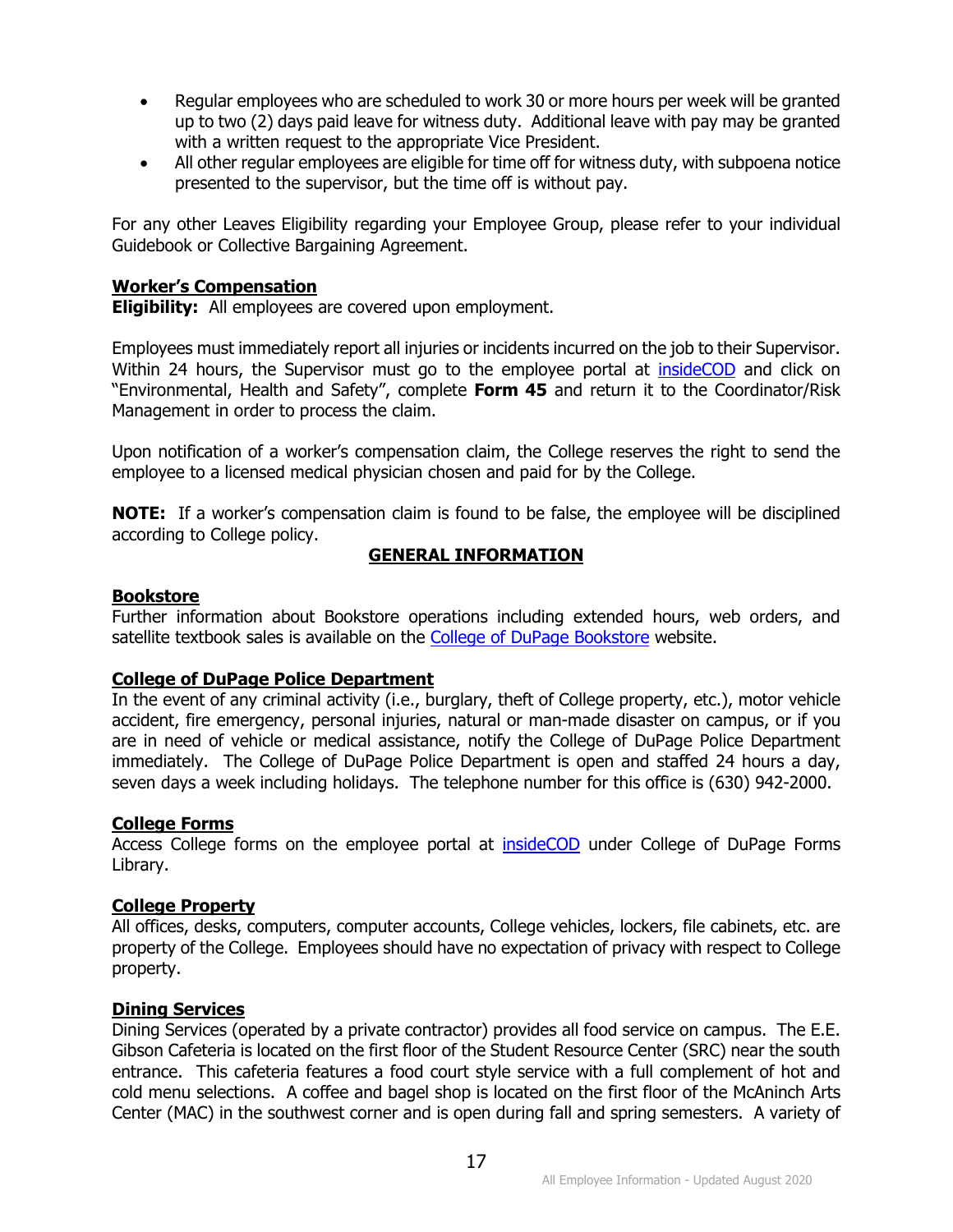hot and cold food, snacks and beverages are available from this location. A coffee shop is located in the Student Service Center (SSC) featuring hot and cold beverages and a limited food selection; Jazzman's is located in the Technical Education Center (TEC) and features coffee, espresso drinks, pastries and grab and go food items.

All on-campus catering is done by Dining Services. The Dining Services catering manual describes catering policy and procedures. Information regarding catering services is available on the [Dining](http://cod.edu/about/cafeteria/)  [Services](http://cod.edu/about/cafeteria/) website. Questions regarding dining services should be directed to the Dining Services Manager at ext. 2555. Additional information about [Dining](http://cod.edu/about/cafeteria/) Services is available on the Dining [Services](http://cod.edu/about/cafeteria/) website.

Vending machines are located campus wide for your convenience and are accessible 24 hours a day. Questions regarding vending services should be directed to the Business Affairs Office at ext. 2232.

#### <span id="page-21-0"></span>**Environmental, Health and Safety Department**

By supporting the College of DuPage teaching, research and service missions, the Environmental, Health and Safety (EH&S) Department assists organizational units in meeting their responsibility to protect the environment and to provide a safe and healthful place of employment and learning.

The department can be contacted through the EH&S Website located on the employee portal at [insideCOD](https://inside.cod.edu/employees/Pages/default.aspx) under the College of DuPage links tab. At this site you will also be able to access specific safety guidelines and resources for reference.

#### <span id="page-21-1"></span>**Facilities Operations**

To request or report any College of DuPage facilities related issues, call ext. 4440. Examples of services include room temperature needs, cleaning needs, light bulb replacement, plumbing needs, restroom supplies, irrigation and pond issues, trash removal, plant needs, pest control, furniture repair and assembly, ceiling repairs, painting and patching repairs, snow removal and ice control, furniture moves, general and athletic turf maintenance, floor repairs, electrical installation and repairs, room setups, and any College of DuPage fleet vehicle issues.

For additional information including internal move procedures, please refer to the [Facilities](http://www.cod.edu/about/facilities/operations.aspx)  [Operations and Maintenance](http://www.cod.edu/about/facilities/operations.aspx) website.

#### <span id="page-21-2"></span>**Identification Cards**

ID cards for new employees should be obtained at the College of DuPage Police Department Administrative Office (HEC1040). New employees are responsible for obtaining the card within a reasonable time of hire.

#### <span id="page-21-3"></span>**Information Technology**

The Information Technology Department supports the use of information technology within the College. This includes voice, video and computing for student, faculty and administrative use. Questions regarding technology related issues should be directed to the IT Help Desk at ext. 4357 (H-E-L-P). For additional information visit the [IT website.](http://www.cod.edu/IT)

Any access/use of the College of DuPage computer systems is restricted to duly authorized individuals only. Any unauthorized access of the computer systems (including computer networks, computer programs, computer software, computer supplies, documentation and/or data) by any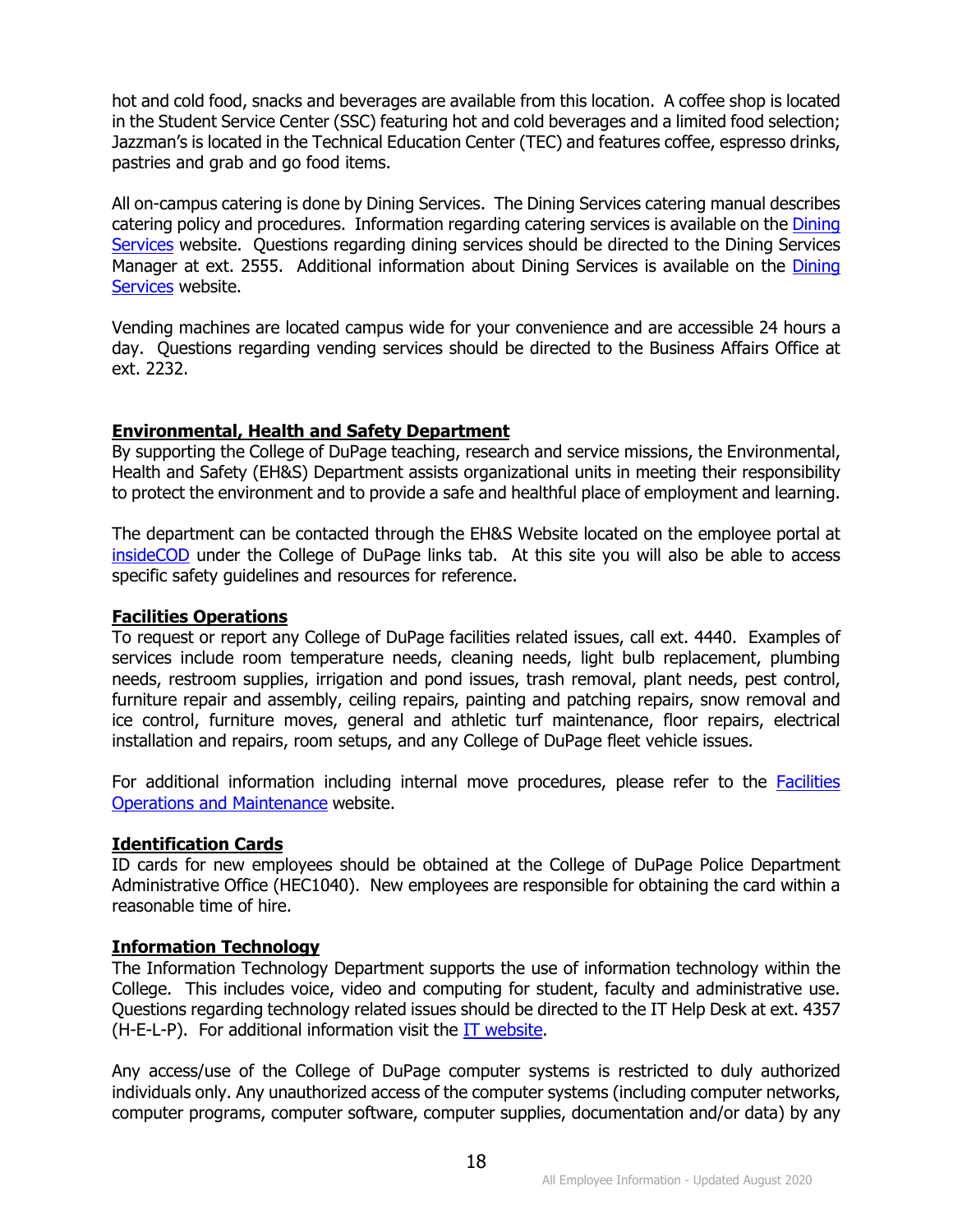individuals, including Employees and Students will be subject to disciplinary action, civil action and/or criminal prosecution [\(Board Policy #10-126](http://www.cod.edu/about/board_of_trustees/pdf/board_policies.pdf) and [Administrative Procedure #10-126\)](https://inside.cod.edu/employees/Documents/AdministrativeProceduresManual.pdf).

#### <span id="page-22-0"></span>**Keys for Campus Buildings**

Employees requiring door keys to College facilities should contact their department or division Administrator. Key requests are submitted and authorized electronically by the department and sent to the Police Department for processing. An e-mail will be sent by the Help Desk to the employee when the key is available. Keys must be picked up and signed for by the requesting employee at the Police Department Dispatch Center (SRC2100). Replacements for lost or stolen keys require this above procedure and may require a replacement charge.

#### <span id="page-22-1"></span>**Lactation Room**

As per Illinois law (Public Act 92-68, sec 15), a private lactation room for employees who are nursing is available. For information about reserving this room, please call the Center for Access and Accommodations at ext. 2154.

#### <span id="page-22-2"></span>**Library**

The College of DuPage [Library](http://www.cod.edu/library) has many resources available for employees. Refer to the Library website for all available services.

#### <span id="page-22-3"></span>**Lost and Found**

A lost and found service is maintained by the College of DuPage Police Department at the Dispatch Center (SRC2100). Found property should be turned in at this location. Lost or stolen property should be reported to this office as soon as possible. One week after the term ends, all unclaimed articles will be given to appropriate charities except those articles or items which may be covered by civil law.

#### <span id="page-22-4"></span>**McAninch Arts Center**

Housed in the McAninch Arts Center (MAC), East Campus, are three theaters of varying sizes where a wide variety of College and professional performances in theater, music and dance (both free and ticketed) are featured. All faculty, staff and students are entitled to a special discount on performance tickets, which may be purchased in the Arts Center Ticket Office, located inside the main entrance. The Cleve Carney Art Gallery is located just off the lobby where touring art shows and in-house art exhibits are featured year round. Visit the [MAC](http://www.atthemac.org/) website for additional information.

Space in the McAninch Arts Center may be reserved for special events for a rental fee. For information on the cost of renting and availability, contact the Arts Center at ext. 3026.

#### <span id="page-22-5"></span>**Notaries**

To complete and fulfill the many legal obligations requested of the College by the various agencies and constituencies with which they deal, the College maintains a staff of notaries to expedite these requirements. For a complete list of Notaries, please refer to the Department Listing in the Campus Phone Directory, which is located on the employee portal at [insideCOD](http://inside.cod.edu/) under the COD Links tab/Staff Services.

#### <span id="page-22-6"></span>**Parking Facilities**

All parking lots are open to parking by faculty, staff, students and visitors except as noted. Restricted parking areas are: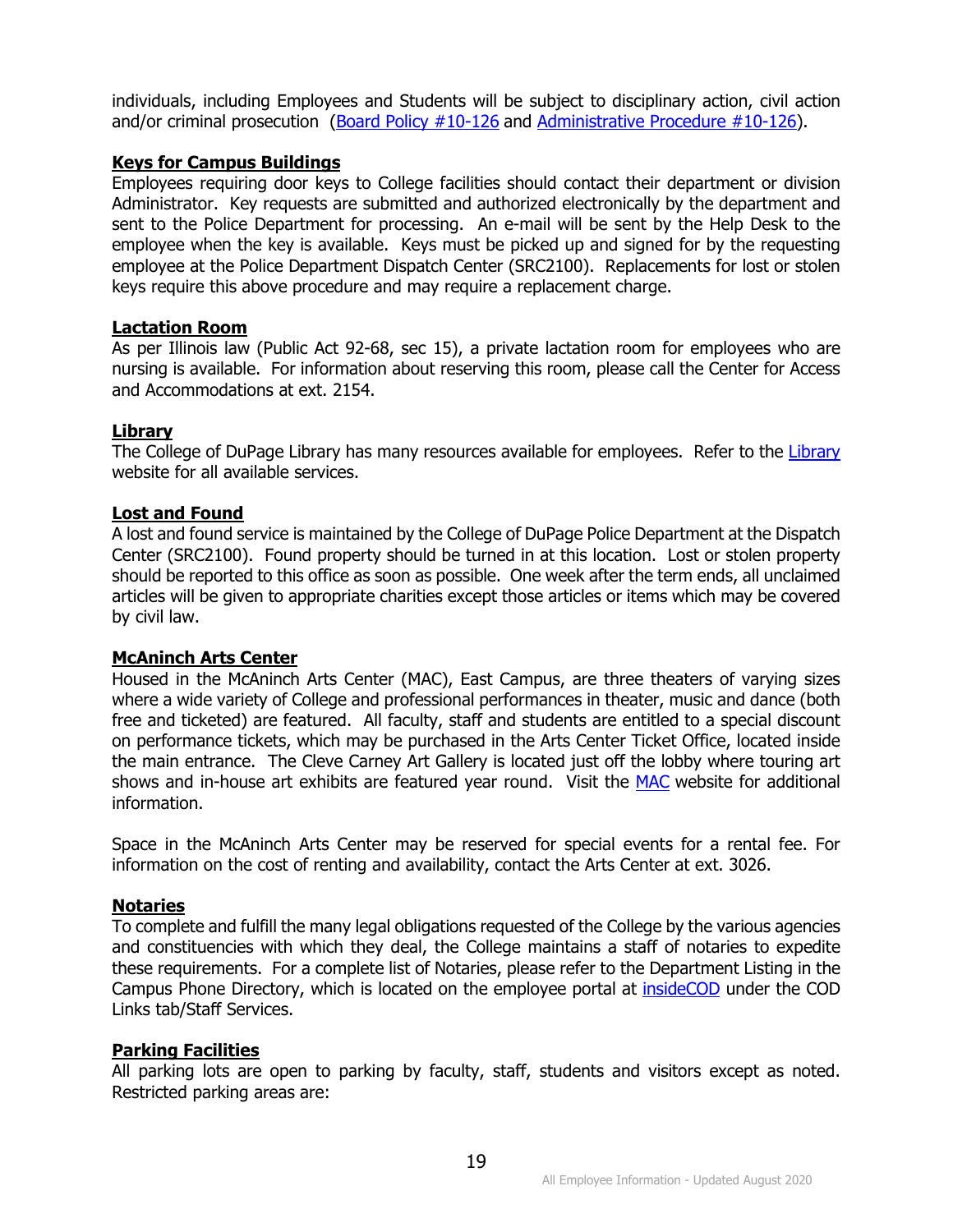- **Handicap parking**: These are posted HANDICAP PARKING BY PERMIT ONLY. Permits for these lots are issued by the Center for Access and Accommodations office. Extra wide parking stalls are provided to facilitate wheelchairs and crutches. Violators are subject to a fine (\$100 minimum).
- **Limited Parking**: 15 to 30 Minutes: These areas are posted and available for anyone for quick "in and out" movement into the buildings.
- **Loading Zones**: These are provided for commercial deliveries and are also available for anyone delivering or picking up equipment, etc., on a regular basis. A maximum of 15 minutes is permitted in this area.
- **College Vehicles:** Areas are posted and should be used only for College owned vehicles. Privately owned vehicles will be ticketed and/or towed from these areas at the owner's expense.
- **Fire Lanes:** All drives, sidewalks and driving lanes in parking lots are considered fire lanes and no parking is allowed at any time.
- **Faculty/Staff Parking Lots:** The campus has designated faculty/staff parking lots. Some areas have a gated entry. Employees authorized to park in these lots must display a valid numbered white hang tag. There may be a charge for lost tags. Departments needing visitor parking permits can request them from the College of DuPage Police Department.

Please refer to the [campus maps](http://www.cod.edu/about/maps_and_directions/) for the locations of parking lots.

#### <span id="page-23-0"></span>**Personal Property**

Employees' personal property brought to the campus is not considered to be in the care, custody or control of the College and is not covered by any of the College's insurance policies should the property become damaged or stolen. Personal property is the sole responsibility of the individual.

#### <span id="page-23-1"></span>**Physical Education Center and Chaparral Fitness**

The Physical Education Center and Chaparral Fitness offer exercise and wellness options for employees. The Physical Education Department offers a wide variety of activity courses for eligible employees at the employee tuition rate. For additional information on Physical Education classes, visit the **Physical Education** website.

Chaparral Fitness is College of DuPage's health and fitness club, which is open to the entire College community. Membership allows employees access to the 11,000 square foot fitness center that features both cardio and strength training equipment. Members also have access to a lap pool and indoor track during designated hours. Employees may receive a discounted employee rate. For more information, visit the [Chaparral Fitness Center](http://www.cod.edu/pe_center/chaparral_fitness/index.aspx) website.

#### <span id="page-23-2"></span>**Printed Materials on Campus**

The College recognizes the right of individuals and/or organizations from the College or community at large to distribute printed materials without censorship on the campus of College of DuPage. Such materials must not be contrary to local, state or federal laws. The Administration of the College reserves the right to control the time, place and manner in which such printed materials are distributed.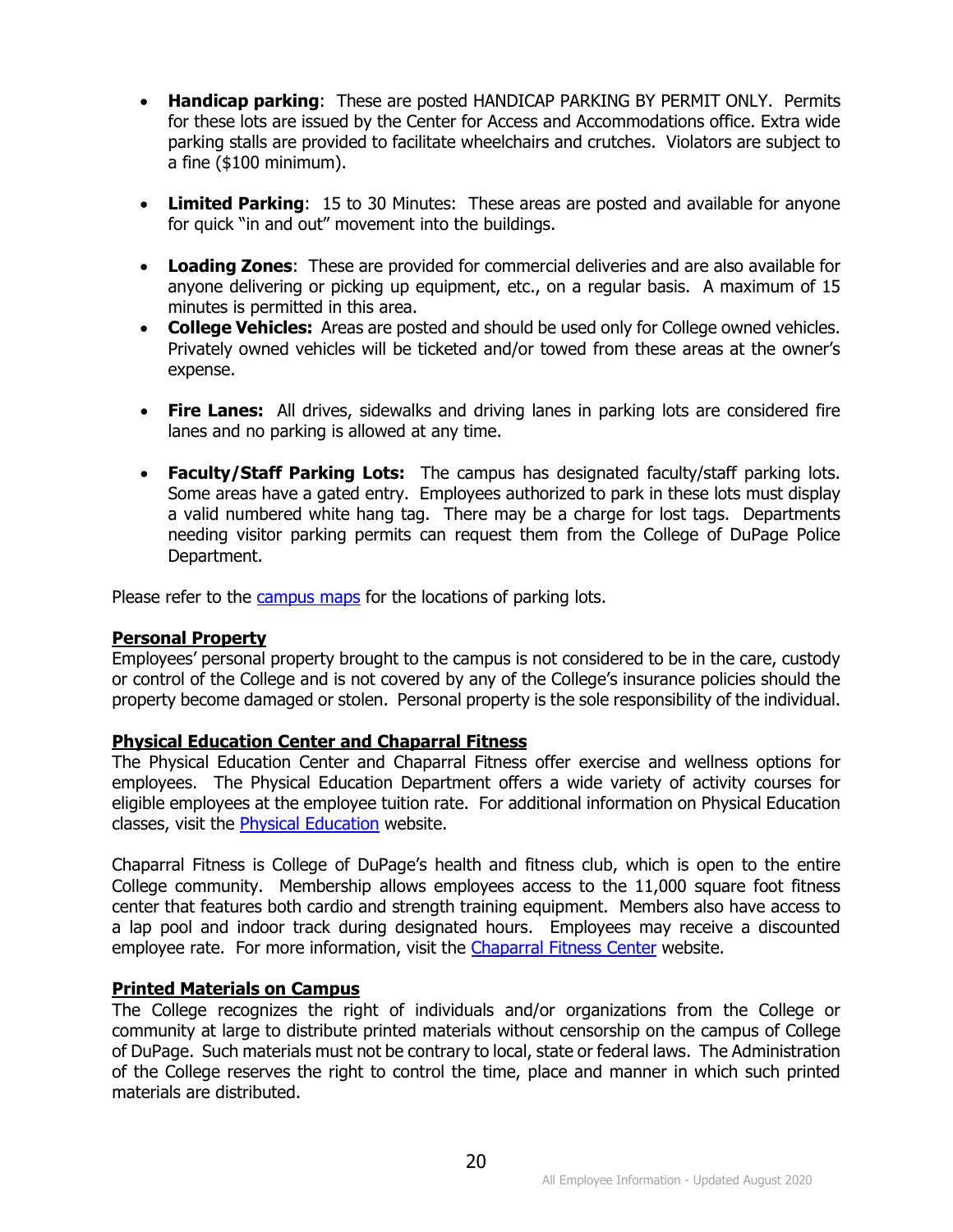Any individuals distributing printed information or soliciting signatures on petitions on campus are referred to the Student Life office to be informed of the appropriate procedures to be followed. The College of DuPage Police Department can assist in this referral if necessary.

For further details or to receive the information packet, contact Student Life at ext. 2243 or visit the [Student Life](http://cod.edu/student_life/print_guidelines.aspx) website.

#### <span id="page-24-0"></span>**Staff Services**

Staff Services provides the following services:

- Print Center (digital print, offset print and signage/engraving)
- Faculty/Staff Support Center (campus phone directory, centralized fax services, scanning services, special projects, duplicating, liaison for satellite copier locations, word processing, switchboard services)
- Postal Services (mail distribution, package handling (USPS), special package handling (Express Mail, Certified, etc.)
- Warehouse Services (shipping and receiving, delivery/distribution of mail, parcels, and furniture, inkjet and toner recycling and document destruction/shredding).

For additional information, visit the [Staff Services website.](http://www.cod.edu/dept/staffservices)

#### <span id="page-24-1"></span>**Teaching and Learning Center (TLC)**

The mission of the Teaching and Learning Center is to support College of DuPage employees in their efforts to achieve excellence. The Teaching and Learning Center's goal is to develop, implement and maintain continuous quality programs and services. Some of these programs and services include:

- Professional development classes, workshops and support programs in varied delivery formats to promote faculty, staff and administrator roles in student learning and compliance.
- Programs that develop skills for the use of technology in teaching, learning, academic support and administration. The TLC maintains and supports a technology lab.
- Programs that support institutional initiatives and specialized, job/discipline-related training for departments or divisions.

For additional information and services visit the [Teaching and Learning Center](http://www.cod.edu/tlc) website.

#### <span id="page-24-2"></span>**Travel**

Pre-approval is required for all travel-related expenses in accordance with the College's Travel Policy and Procedures (see *Administrative Procedure #15-56* "Reimbursement for Employee Business and Travel Expenses"). For additional information, contact the Finance Department at ext. 2293.

#### **EMERGENCY**

#### <span id="page-24-4"></span><span id="page-24-3"></span>**Accident or Medical Emergency Reports**

Accidents or a medical emergency involving faculty, staff, and students need to be reported to the College of DuPage Police Department, ext. 2000, as soon as possible. Should emergency medical assistance be required the Police will make necessary arrangements. The Coordinator/ Risk Management (ext. 2993) should be notified of all work-related injuries as soon as it is reasonably possible to ensure we have proper documentation of the injury.